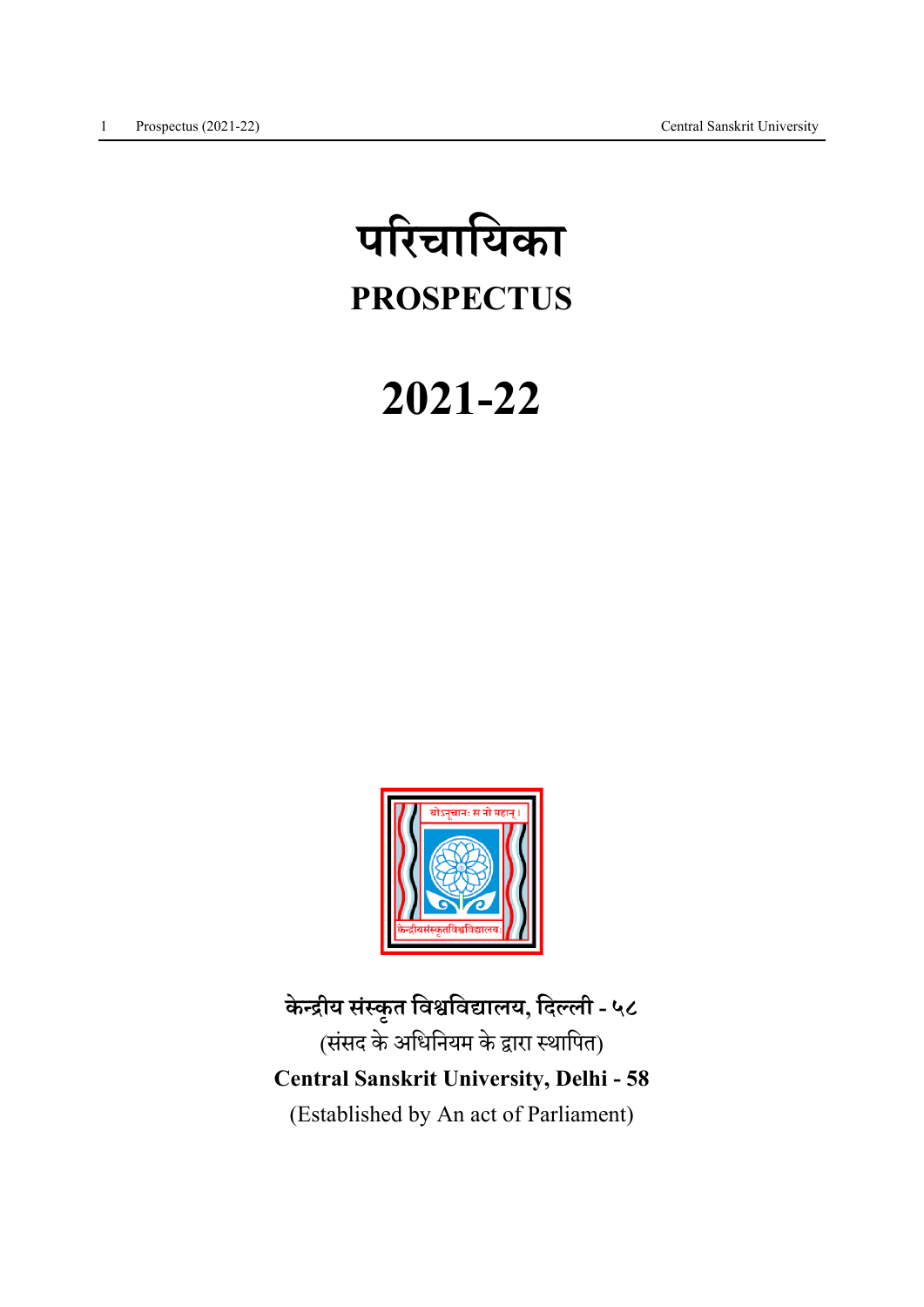काशक कुलसिचव केन्द्रीय संस्कृत विश्वविद्यालय 56-57,इटीट् यू शनल एरया, जनकपुरी नई िदली-110058

Publisher REGISTRAR Central Sanskrit University 56-57, Institutional Area, Janakpuri NEW DELHI-110058

Website : www.sanskrit.nic.in © Central Sanskrit University, New Delhi

Printer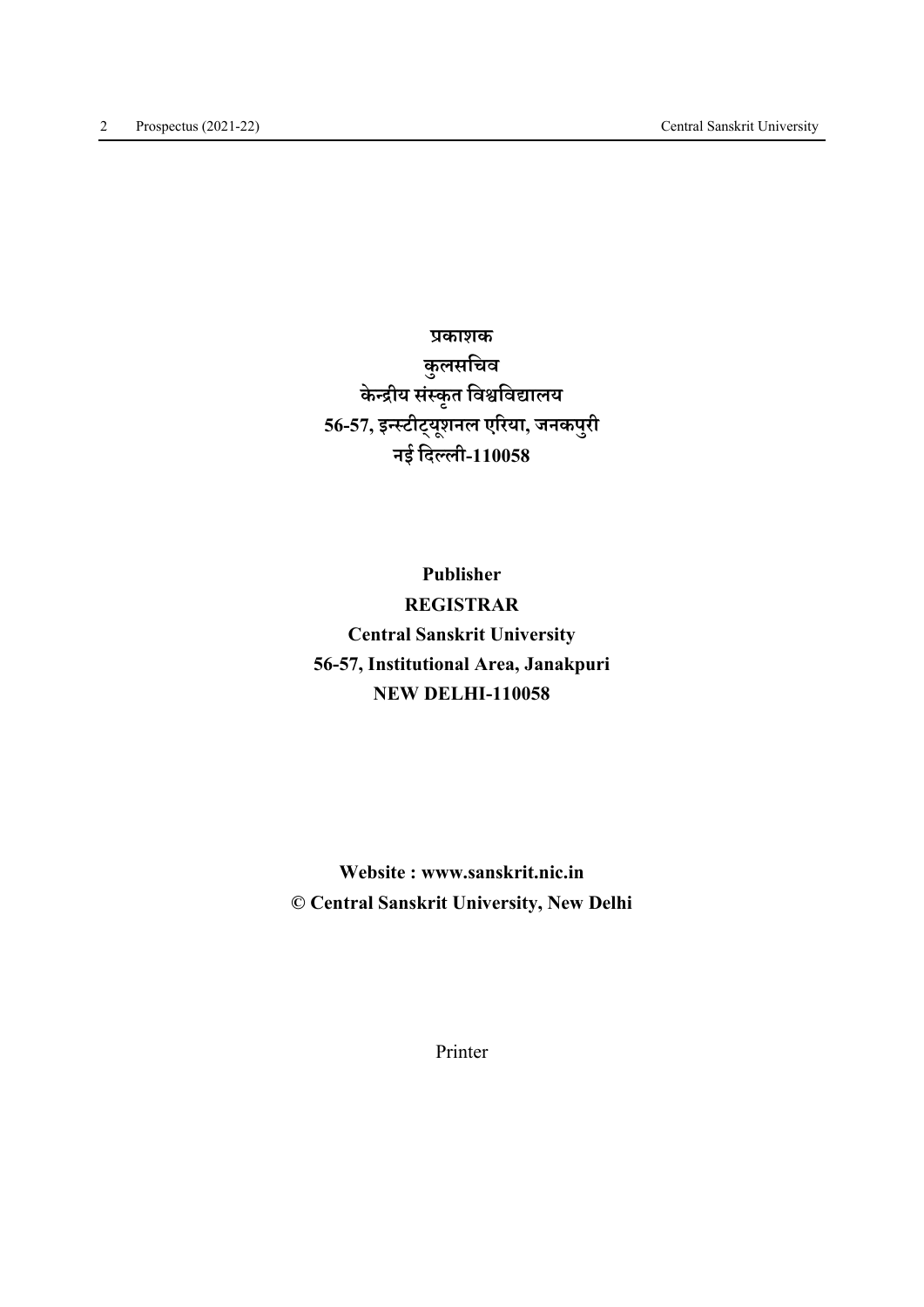# शाितपाठ:

ॐ ौ: शाितरतरंशाित: पि ृथवी शाितराप: शाितरोषधय: शाित: वनस्पतयः शान्तिर्विश्वे देवाः शान्तिर्बद्य शान्तिः सर्वं शान्तिः। शाितरेव शाित: सा मा शाितरेिध।। यतो यत: समीहसे ततो नो अभयङकरु। शन्न: कुरु प्रजाभ्यो भयन्न: पशुभ्य:॥

> सर्वे भवन्तु सुखिन: सर्वे सन्तु निरामया:। सर्वे भद्राणि पश्यन्तु मा कश्चिद् दु:खभाग्भवेत्॥

> सह नाववतु सह नौ भुनक्तु सह वीर्यं करवावहै। तेजस्वि नावधीतमस्तु मा विद्विषावहै॥  $\ddot{\mathbf{x}}$ ं शान्ति $\cdot$  शान्ति $\ddot{\cdot}$ ।

# PRAYER FOR PEACE

Peace to the space, peace to the earth, peace to all medicinal plants. Peace to the vegetation, peace to all gods of the world, peace to the creator of the universe, Peace to everything, may the same peace come to me as well.

May we be fearless of all that threatens us. Bless all the people and all our cattle with Your beneficence.

> May all be comfortable, may all be healthy, May all see good things in life, may nobody see misfortune in his life.

May we stay together, eat together, do great deeds together. May we be glorious, may there be no dissensions amongst us. May there be peace, and peace, and peace, to the whole universe.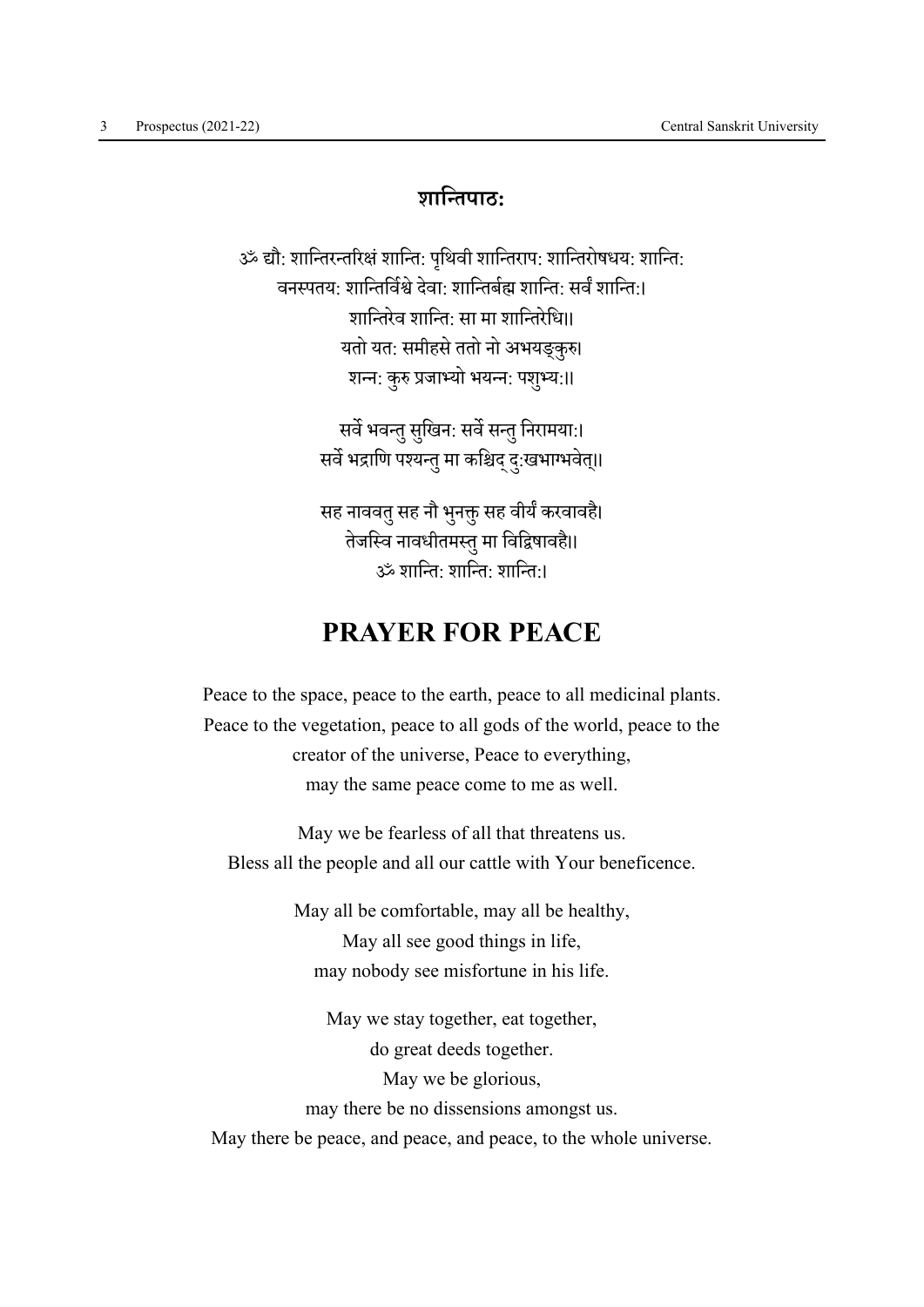# THE LOGO



 The Central Sanskrit University Logo comprises of a square, surrounded by three red, white and black pillars - symbolizing the three natures of the universe, namely, sattva, rajas and tamas. Within the black square, the red and white squares indicate the pure and royal nature of the Sanskrit University. The motto on the top - योऽनूचानः स नो महान्<sup>1</sup> - symbolizes all the branches of Vaidic learning. The wavy red, white and black lines, representing the three-fold nature, on the left hand side of the pattern, indicate agitated nature when it joins with the Brahman. This a representation of the Sanskrit University actively engaged in the promotion and propagation of Sanskrit. The wavy red, white and black lines returning downwards on the right-hand side symbolize the desire of the seeker to return to the Brahman. The sun-facing flower at the centre indicates the truth-oriented nature of the Central Sanskrit University. The couple of leaves at the base of the flower implies the twin religious elements of upward progress and beneficence. At the epicenter of the flower, the letters CSU (Central Sanskrit University) symbolises a semi-bloomed lotus which is a sign of undeveloped to developed state of being.

1 न हायनैर्न पलितैर्न वित्तेन न बन्धभिः। ऋषयश्चक्रिरे धर्मं योऽनूचानः स नो महान्॥ (महाभारत-शल्यपर्व 50.40) (One is great, not because of one's age, or silvery locks, or vast riches or large number of influential contacts (relatives), but because of the knowledge one has received from the Rishis.)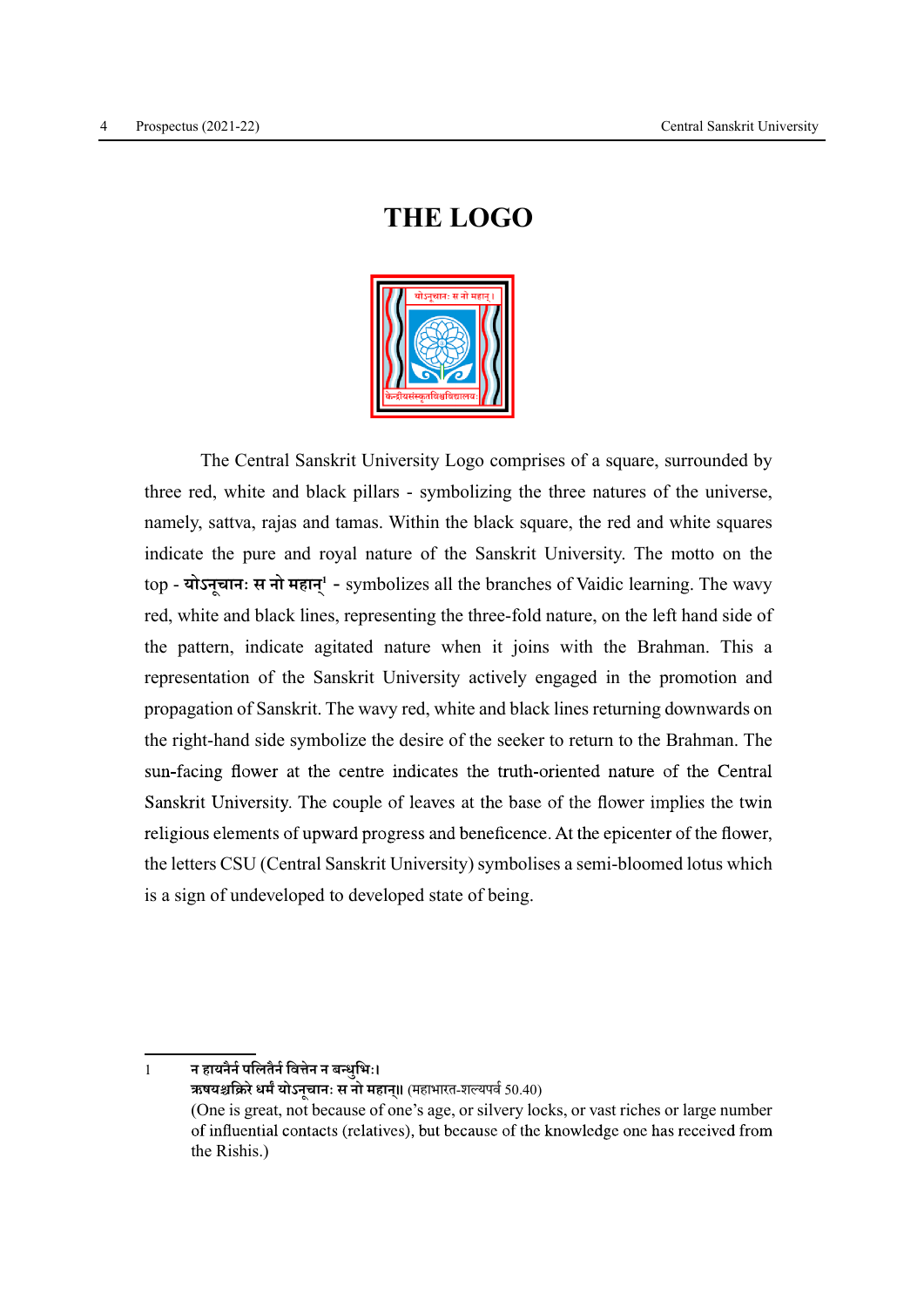### VISION

 Development of Central Sanskrit University as a world-class university for establishment of the glory of Sanskrit learning in the global context.

### **MISSION**

 All-round development of all the branches of Sanskrit learning and availability of Sanskrit resources through modern systems.

 Upliftment of linguistic diversity and cultural plurality while arranging for teaching and research in Sanskrit, Pali and Prakrit in the context of their mutual cultural inter-relationship.

Preservation and upliftment of the philosophical and scientific elements in the knowledge systems of these languages and ensuring their availability through the equipments of information and communication technology while establishing the relationship of these knowledge systems with cultural legacy.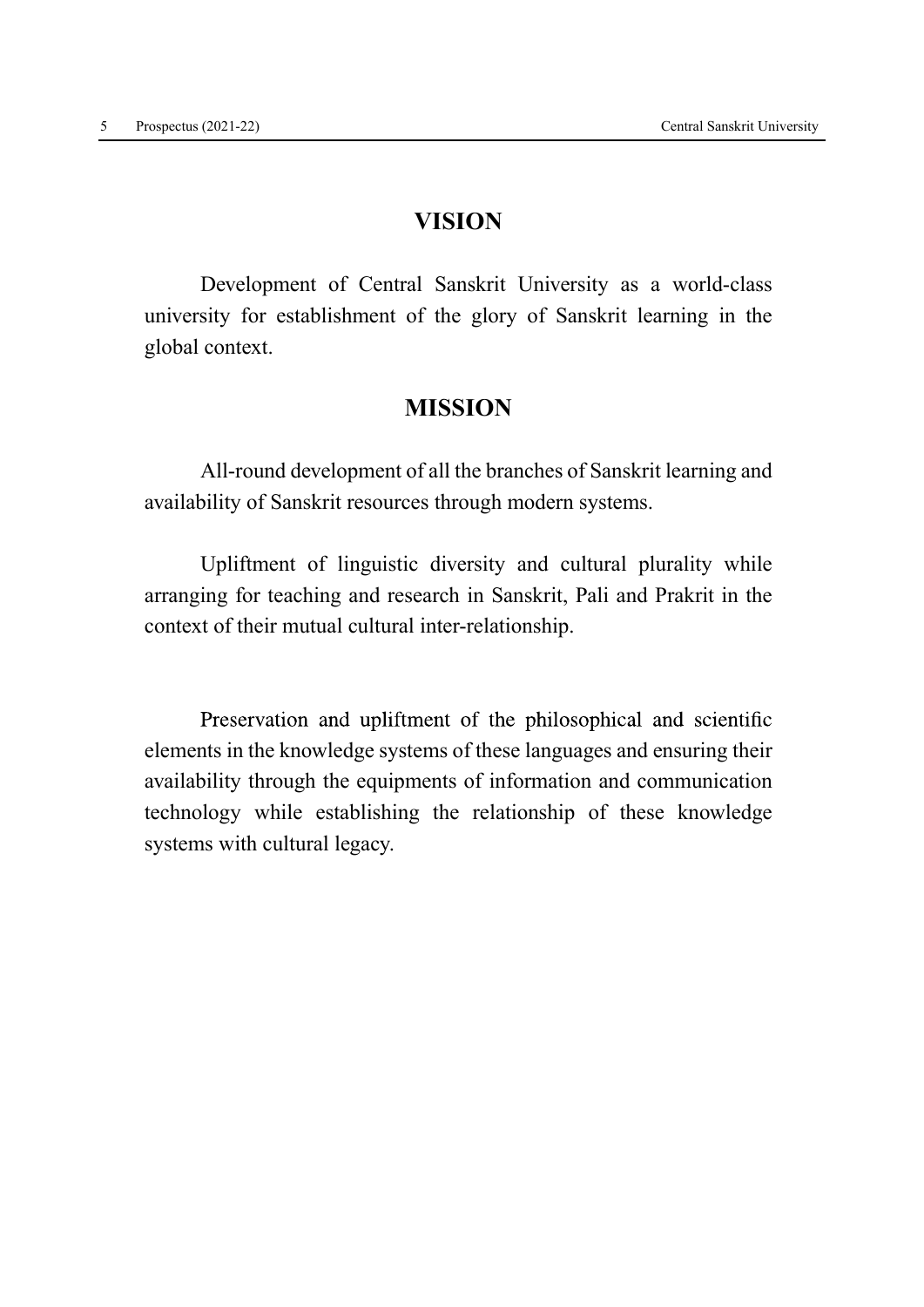# INDEX

| <b>Subject</b>     | Page No. |
|--------------------|----------|
| Prayer for Peace   | 03       |
| The Logo           | 04       |
| Vision and Mission | 04       |

### CENTRAL SANSKRIT UNIVERSITY

| $\mathbf{1}$ . | Introduction   |    |
|----------------|----------------|----|
| 2.             | Objectives     | 08 |
| $\mathcal{R}$  | Main Functions | ΩQ |

# GENERAL RULES CONCERNING ADMISSION & COURSES OF STUDIES

| Admission Rules and Courses of Studies     |    |  |
|--------------------------------------------|----|--|
| Cancellation of Admission and Admission of |    |  |
| <b>Waitlisted Candidates</b>               | 19 |  |
| <b>Caution Money</b>                       | 20 |  |
| Attendance & Leave Rules                   | 20 |  |
| Fees                                       | 22 |  |
| <b>Student Welfare Council</b>             | 25 |  |
| Discipline                                 | 25 |  |
| Anti-ragging Regulation                    | 26 |  |
| Scholarship                                | 28 |  |
| Facilities for the students                | 31 |  |
| Hostel                                     | 32 |  |
| <b>Campus Committees</b>                   | 32 |  |
|                                            |    |  |

# CAMPUSES OF THE CENTRAL SANSKRIT UNIVERSITY

|    | Ganga Nath Jha Campus, Prayagaraj (Uttar Pradesh) | 34 |
|----|---------------------------------------------------|----|
| Z. | Shri Ranbir Campus, Jammu (Jammu and Kashmir)     | 34 |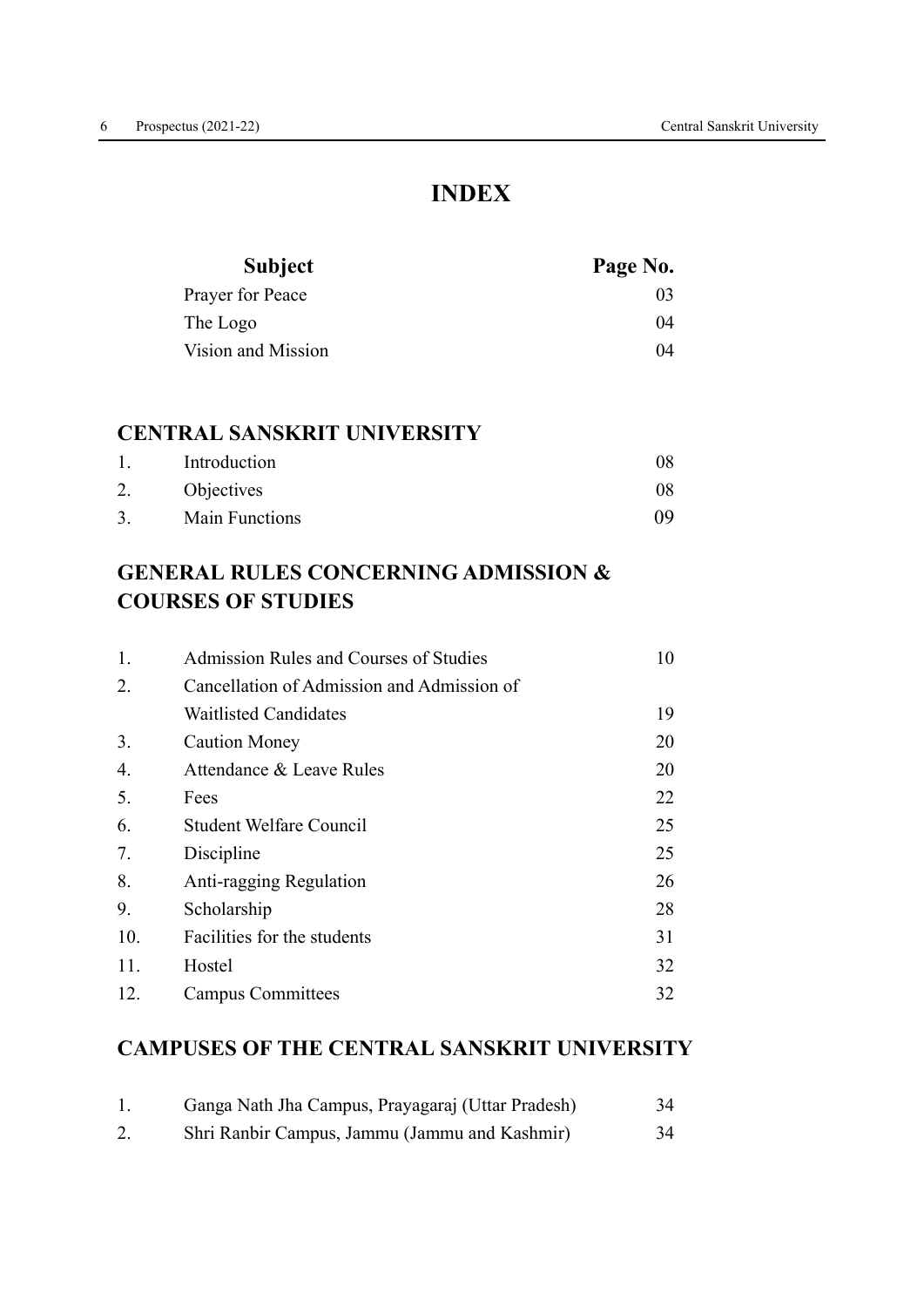| 7   | Prospectus $(2021-22)$                                | Central Sanskrit University |  |
|-----|-------------------------------------------------------|-----------------------------|--|
| 3.  | Shri Sadashiv Campus, Puri (Odisha)                   | 35                          |  |
| 4.  | Guruvayur Campus, Trisshur (Kerala)                   | 35                          |  |
| 5.  | Jaipur Campus, Jaipur (Rajasthan)                     | 36                          |  |
| 6.  | Lucknow Campus, Lucknow (Uttar Pradesh)               | 36                          |  |
| 7.  | Rajeev Gandhi Campus, Shringeri (Karnataka)           | 37                          |  |
| 8.  | Ved Vyas Campus, Balahar, Kangra (Himachal Pradesh)   | 37                          |  |
| 9.  | Bhopal Campus, Bhopal (Madhya Pradesh)                | 38                          |  |
| 10. | K.J. Somaiyya Campus, Mumbai (Maharashtra)            | 38                          |  |
| 11. | Ekalavya Campus, Agartala (Tripura)                   | 39                          |  |
| 12. | Shri Raghunathkeerti Campus, Devaprayag (Uttarakhand) | 39                          |  |

# IMPORTANT NOTICE

============================================================

- \* The Vice Chancellor, Central Sanskrit University, New Delhi, reserves the right to amend/expand or cancel any of the rules mentioned in this book.
- \* In case of any uncertainty, the decision of the Vice Chancellor, Central Sanskrit University (Headquarter) shall be final.
- \* All legal disputes shall be subject to the jurisdiction of the courts at New Delhi.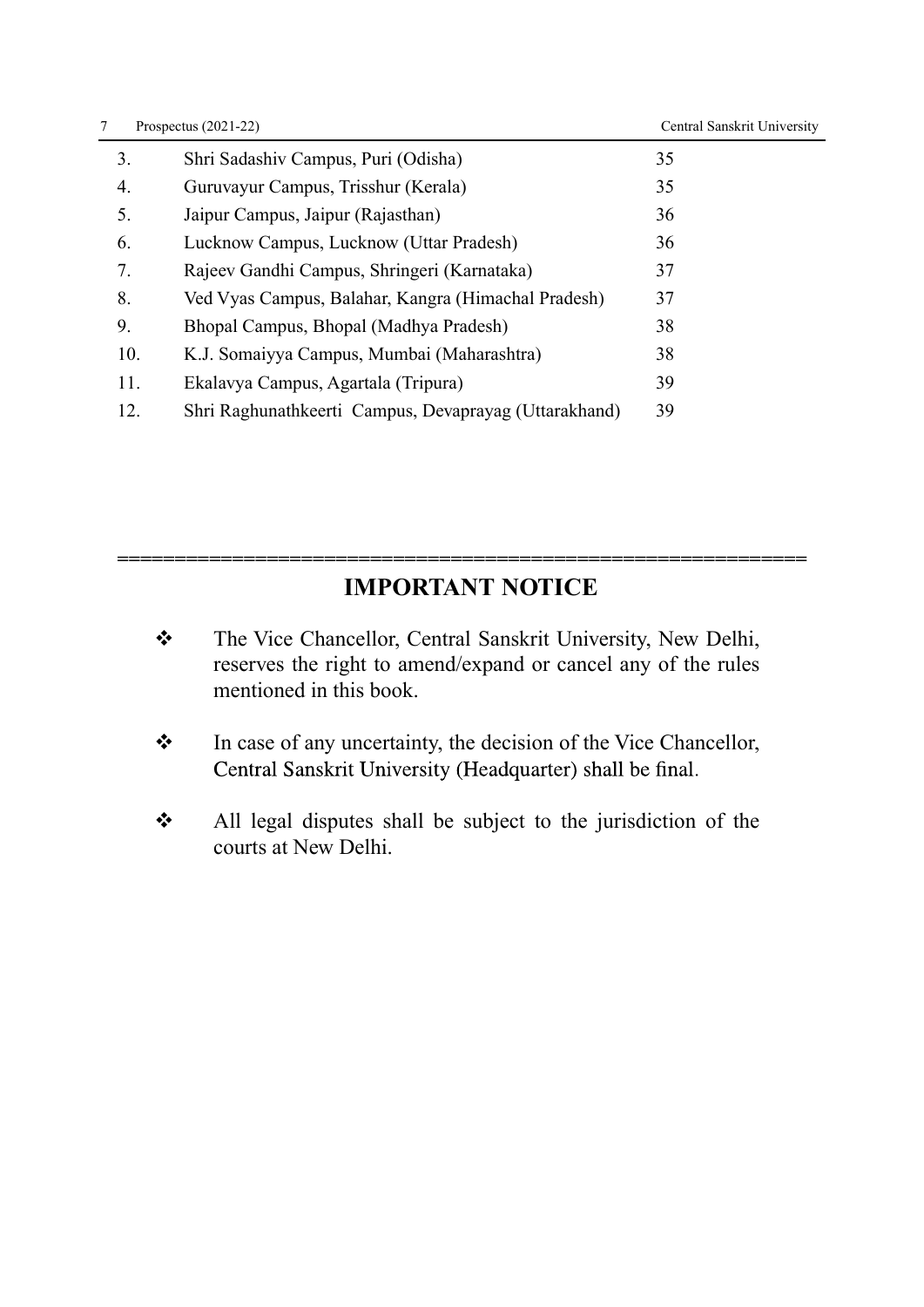# CENTRAL SANSKRIT UNIVERSITY, DELHI

### 1. INTRODUCTION

 Rashtriya Sanskrit Sansthan was established in October, 1970, as an autonomous body under the Societies Registration Act 1860 (Act XXI of 1860) for the promotion and propagation of Sanskrit in the country. Since its inception, it has been wholly funded by the Government of India. It has been working as the leading organization engaged in promotion, propagation and development of Sanskrit and helps the Ministry of Human Resource Development in preparation and implementation of various schemes and programmes for the development of Sanskrit learning. It has been functioning as a central nodal agency for the effective implementation of the various recommendations made by the Sanskrit Commission which was established in 1956 by the Department of Education, Government of India, for preservation, promotion and development of Sanskrit.

Recognizing its contribution in the field of promotion and propagation of traditional Sanskrit learning and teaching, its excellent publications, and its effective efforts in preservation and management of more than 58,000 rare Sanskrit manuscripts, the Government of India bestowed the status of Deemed University on Rashtriya Sanskrit Sansthan on May 7, 2002 under Notification Number F.9-28/2000 U 3 and followed by the UGC Notification Number F-6-31/2001 (CPP-1) dated 13th June, 2002.

The institute played a leading role in the field of Sanskrit education in the last decades. Consequently, the Government of India approved the Rashtriya Sanskrit Sansthan as the Central Sanskrit University as per the Government of India Gazette No. CG-DL-A-17042020-219068 dated 17th April 2020. Accordingly, the Rashtriya Sanskrit Sansthan is established as Central Sanskrit University from April 30, 2020.

### 2. THE OBJECTIVES OF THE UNIVERSITY

 The objectives of the University shall be to disseminate and advance knowledge by providing instructional, research and expansion facilities to the promotion of Sanskrit Language and such other branches of learning as it may deem fit; to make special provisions for integrated courses in humanities, social sciences and science in its educational Government; to take appropriate measures for promoting innovations in teaching-learning process and inter-disciplinary studies and research; to educate and train manpower for the overall development, promotion, preservation and research in the field of Sanskrit and Sanskrit traditional subjects.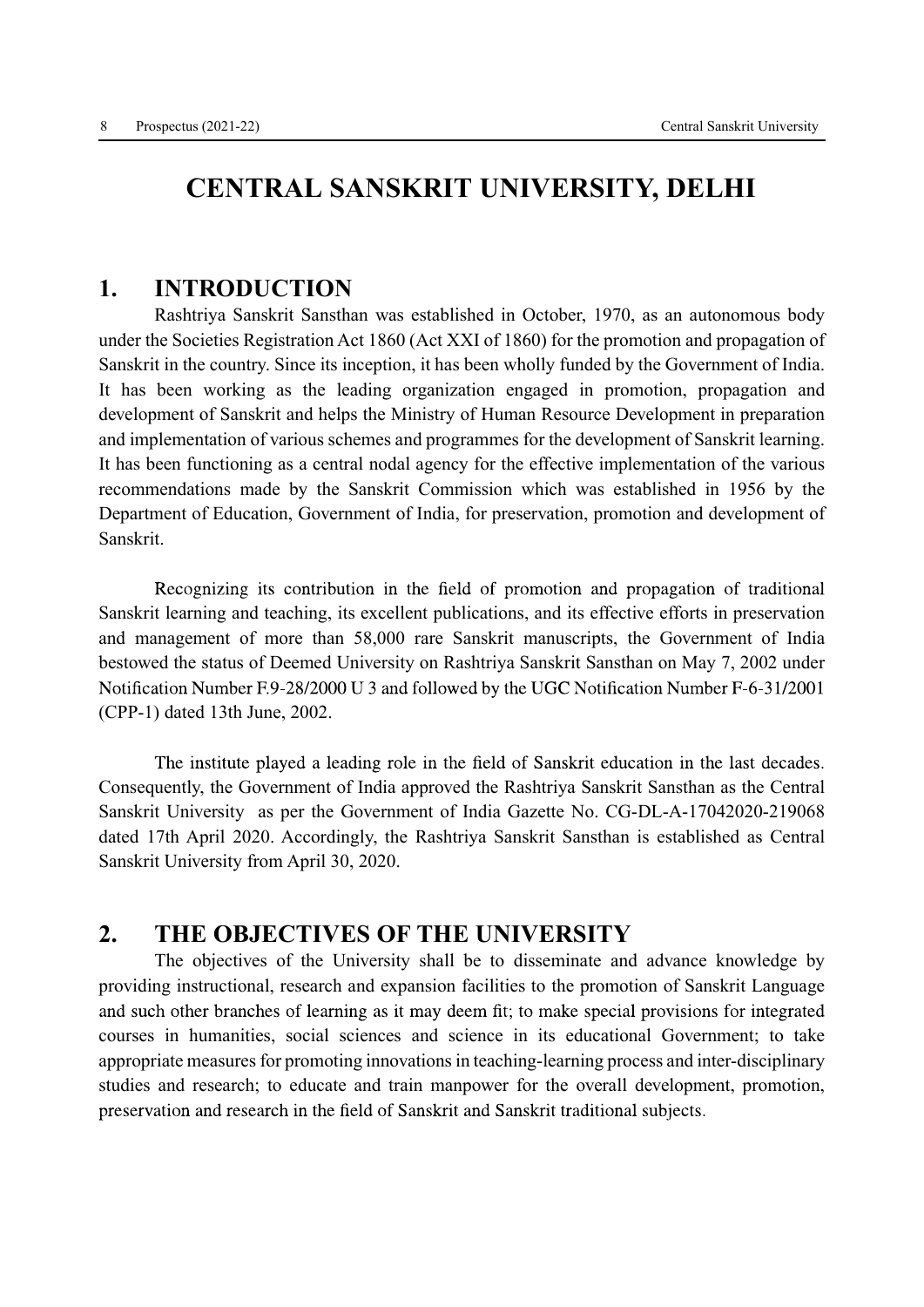### 3. MAIN FUNCTIONS

 To achieve its objectives, the Rashritya Sanskrit Sansthan performs the following functions and activities:-

- $\mathbf{\hat{\cdot}}$  Establishing a Campus in the various states of India.
- \* Traditional Sanskrit teaching at secondary, undergraduate, graduate and post-graduate levels and conducting and co-ordinating research work in various field of Sanskrit learning for the award of Ph.D. degrees.
- $\triangle$  Teacher training at Shikshashastri(B.Ed.) and Shikshacharya (M.Ed.) levels.
- v Co-operation with other organizations in sponsoring joint projects of inter-disciplinary nature.
- v Establishing Sanskrit libraries and manuscript museums and editing and publication of rare manuscripts.
- $\mathbf{v}^*_{\bullet}$ To award degrees, diplomas and certificates to those who pass the various examinations after satisfactory completion of prescribed courses & research work.
- v To establish and award visitorships, fellowships, scholarships, prizes and medals.
- \* To conduct distance learning programmes through Muktaswadhyayapeetham.
- \* To implement schemes of Ministry of Human Resource Development for promotion of Sanskrit, Pali and Prakrit.

# VISION And ROAD MAP For the Development of Sanskrit in Ashtaadashi - Projects

=====================================================================

- 
- ◆ Digital & Online Resources Project → Summer Course Project
- ◆ Contemporary Literature Project → ◆ Evening School Project
- ◆ Technology Adaptation Project → ◆ Computer Education Project
- ◆ Biennial Sanskrit Book Fair Project → Outreach Programs Project
- v Shabdashala Project
- **Example 3** Reprinting of Rare Books Project  $\bullet$  Residential Training Project
- Integrating Sanskrit with Modern • Support Internship Project Subjects Project  $\Diamond$  Children's Literature Project
- ◆ Yoga through Sanskrit Project → ◆ Ayurveda through Sanskrit.
- ◆ Knowledge Texts' Translation Project → Editing & Publishing of Manuscripts Project
	-
	-
	-
	-
	-
	-
	-
	-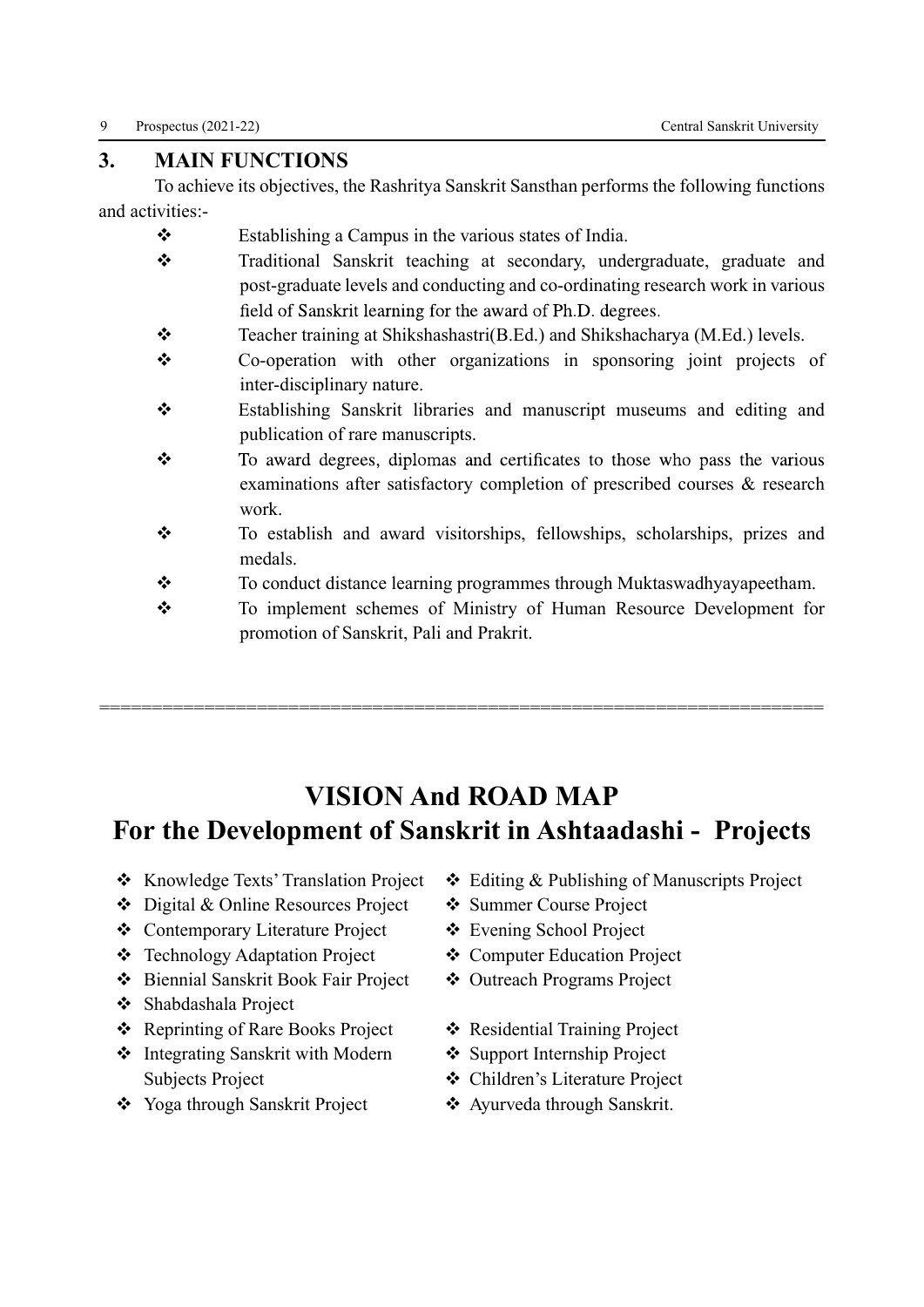# 1. ADMISSION RULES & COURSES OF STUDIES

### Teaching activity in the Central Sanskrit University :-

The Central Sanskrit University conducts free classes and holds examinations, and awards degrees and certificates for the following courses offered by it:-

|    | Course                                                      | <b>Equivalency</b>                                   |  |  |  |  |
|----|-------------------------------------------------------------|------------------------------------------------------|--|--|--|--|
|    | <b>Academic Courses</b>                                     |                                                      |  |  |  |  |
| 1. | <b>PRAK SHASTRI</b><br>(2-year course)                      | Uttar Madhyama/<br>Higher Secondary/<br>Intermediate |  |  |  |  |
| 2. | <b>SHASTRI</b><br>(3-year / 6-semester course)              | B.A.                                                 |  |  |  |  |
| 3. | <b>SHASTRI (HONS.)</b><br>(3-year / 6-semester course)      | B.A. (Hons.)                                         |  |  |  |  |
| 4. | <b>ACHARYA</b><br>(2-year / 4-semester course)              | M.A.                                                 |  |  |  |  |
|    | <b>Training Courses</b>                                     |                                                      |  |  |  |  |
| 5. | <b>SHIKSHA SHASTRI</b><br>(2-year course)                   | B.Ed.                                                |  |  |  |  |
| 6. | SHIKSHA ACHARYA<br>(2-year course)                          | M.Ed.                                                |  |  |  |  |
| 7. | <b>DIPLOMA COURSES</b><br>(1-year course)                   | <b>DIPLOMA</b>                                       |  |  |  |  |
|    | <b>Research Course</b>                                      |                                                      |  |  |  |  |
| 8. | <b>VIDYAVARIDHI</b>                                         | Ph.D.                                                |  |  |  |  |
|    | Regarding the age it is according to                        |                                                      |  |  |  |  |
|    | the rules and regulations of State Govt and Govt. of India. |                                                      |  |  |  |  |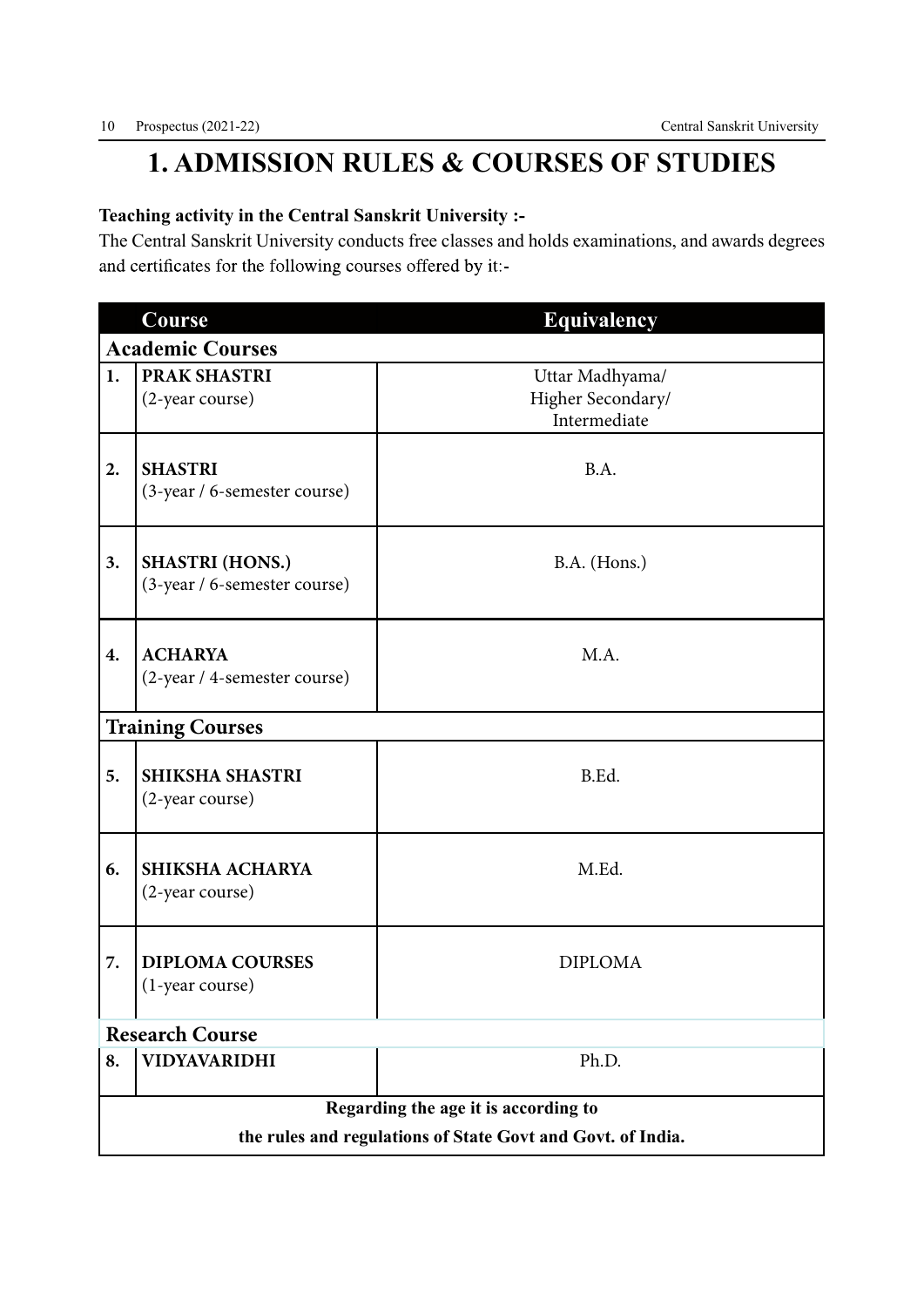# ACADEMIC COURSES

# PRAK SHASTRI : Eligibility

- 1. Admission to the course in a campus is through a merit list prepared on the basis of an admission test conducted by the Headquarter / respective campuses. The applicant should have passed Poorva Madhyama, or Matriculation Examination (also called 10th class, or Secondary Class Examination) or Veda Vibhushana Maharshi Sandipani Rashtriya Vedavidya Pratisthan, Ujjan or equivalent examination from any State Board of School Education, or University with or without Sanskrit as one of the subjects.
- 2. Duration of the course is 2 years. There are 6 papers each year and one additional compulsory paper of Computer Education.
- 3. Minimum age limit of student should be 15 Years.

### Course Details of First and Second Year

| <b>First Paper</b>  | -                            | Vyakarana (Sanskrit Grammar)  |                  |                         |  |  |
|---------------------|------------------------------|-------------------------------|------------------|-------------------------|--|--|
| <b>Second Paper</b> | $\overline{\phantom{a}}$     | Sahitya (Sanskrit Literature) |                  |                         |  |  |
| <b>Third Paper</b>  | $\overline{\phantom{a}}$     | English                       |                  |                         |  |  |
| <b>Fourth Paper</b> | $\qquad \qquad \blacksquare$ | Hindi                         | Hindi (optional) | Bangla                  |  |  |
|                     |                              | Odia                          | Nepalese         | Dogri                   |  |  |
|                     |                              | Malayalam                     | Kannada          | Gujarati                |  |  |
|                     |                              | Marathi                       | Manipuri.        |                         |  |  |
| <b>Fifth Paper</b>  | $\overline{\phantom{a}}$     | Optional                      |                  |                         |  |  |
|                     |                              | Odia                          | Nepalese         | Dogri                   |  |  |
|                     |                              | <b>Political Science</b>      | Economics        | History                 |  |  |
|                     |                              | Sociology                     | Mathematics      | Geography.              |  |  |
| <b>Sixth Paper</b>  | -                            | Optional                      |                  |                         |  |  |
|                     |                              | Veda                          | Vyakarana        | Sahitya                 |  |  |
|                     |                              | Jyotisha                      | Darshana         | Kashmirshaiva Darshana. |  |  |
|                     |                              |                               |                  |                         |  |  |

Seventh Paper - Computer Education.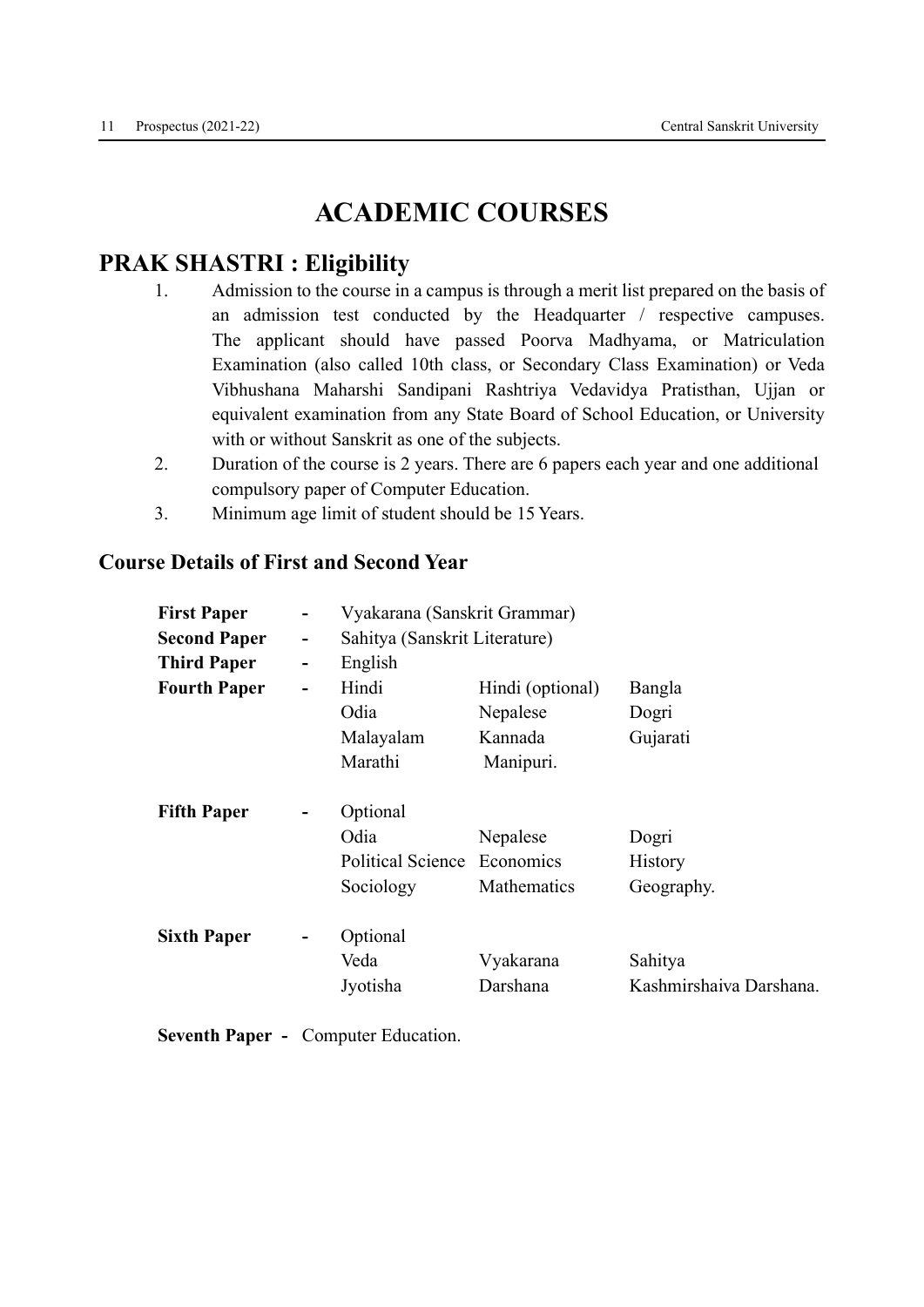# SHASTRI (B.A.)

#### Eligibility of Shastri Course

 Admission to the course in a Campus is through a merit list prepared on the basis of an admission test conducted by the Headquarter / respective Campuses.

The applicant should have passed any one of the following:-

- 1. Uttar Madhyama/Prak Shastri
- 2. Intermediate Examination from any Sanskrit University or Sanskrit Council, through traditional system.
- 3. Higher Secondary Examination/Intermediate or equivalent examination from any State Board of School Education, or University with Sanskrit as one of the subjects.
- 4. Vedavibhushan Examination conducted by Maharishi Sandipani Vedavidya Pratishthanam.
- 5. The applicant should have passed the language subjects / modern subjects in the qualifying examination, which he is opting for as optional Subjects at the Shastri level.)
- 6. Those who does not have sanskrit subject in 12th class an entrance examination is mandatory.
- 7. Minimum age limit of student should be 17 Years.

### Course Details of Shastri Course

 There are six semesters of this three-year course and seven papers each in every semester. There is also one separate paper in Computer Education.

| <b>First Paper</b>                             | $\overline{\phantom{a}}$ | Vyakarana/Nyaya         |         |                     |                          |                 |
|------------------------------------------------|--------------------------|-------------------------|---------|---------------------|--------------------------|-----------------|
| <b>Second Paper -</b>                          |                          | English (Compulsory)    |         |                     |                          |                 |
| <b>Third Paper</b>                             | $\qquad \qquad -$        | Hindi                   |         | Bangla              | Odia                     | Nepalese        |
|                                                |                          | Dogri                   |         | Malayalam           | Kannada                  | Manipuri        |
| <b>Fourth Paper -</b>                          |                          | Political Science       |         | History             | Economics                |                 |
|                                                |                          | Sociology               |         | Hindi Literature    | English Literature       |                 |
| Fifth Paper & Sixth Paper (any one from below) |                          |                         |         |                     | $\overline{\phantom{a}}$ |                 |
| Navya Vyakarana                                |                          |                         |         | Pracheen Vyakaran   | Sahitya                  | Sarvadarshana   |
| Siddhanta Jyotisha                             |                          |                         |         | Phalit Jyotisha     | Navya Nyaya              | Nyaya           |
| Vaisheshika                                    |                          |                         | Mimansa |                     | Advaita Vedanta          | Dharmashastra   |
|                                                |                          | Vishishtaadvaitavedanta |         | Sankhyayoga         | Paurohitya               | Shuklayajurveda |
|                                                |                          | Kashmirshaivadarshana   |         | Ramanandavedanta    | Jaina Darshana           | Puraneitihas    |
| Bauddhadarshana                                |                          |                         |         | Veda - Vedanga      |                          |                 |
| <b>Seventh Paper -</b>                         |                          |                         |         | Computer Education. |                          |                 |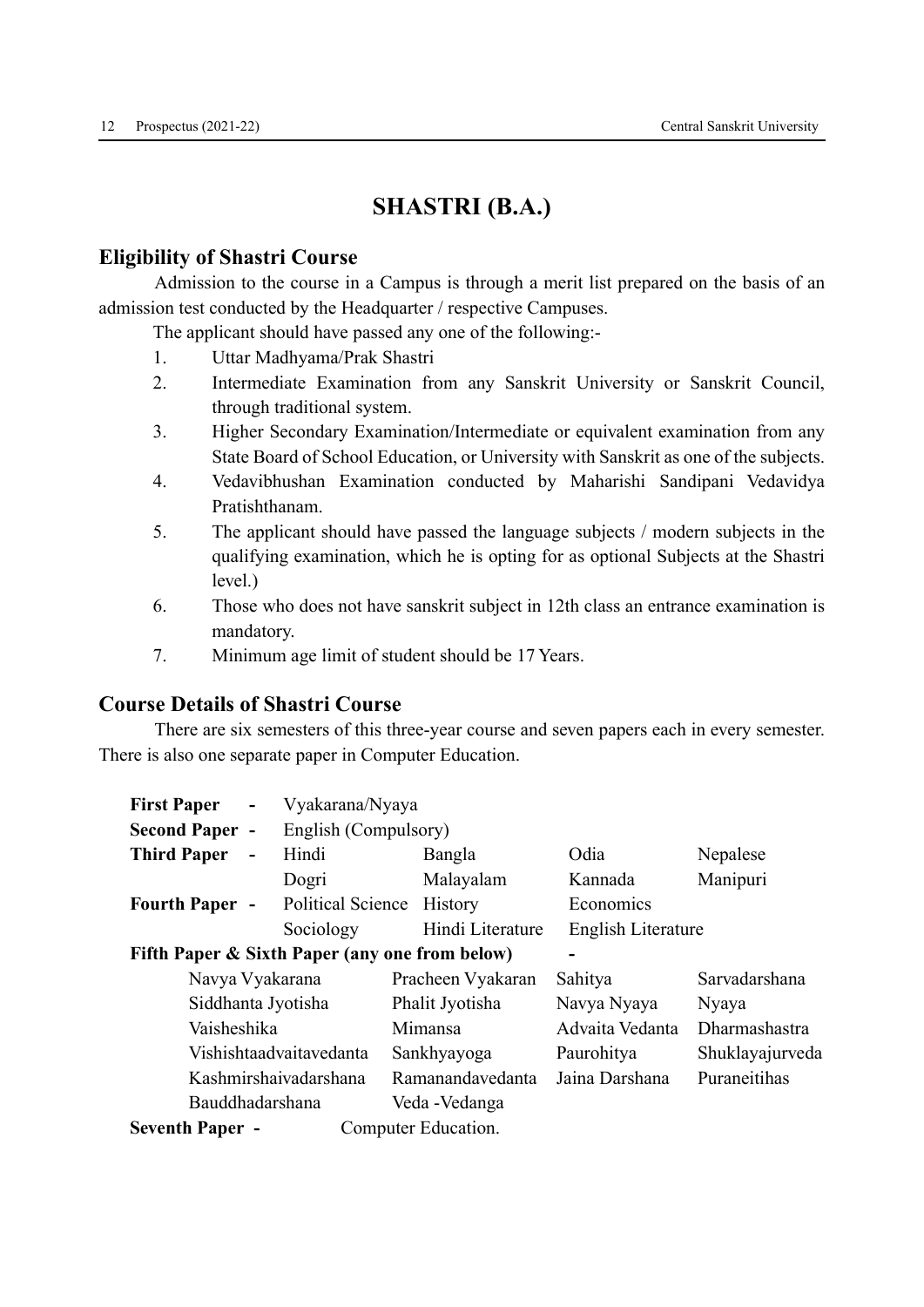Note : The eighth paper of Shastri 3rd Year (Fifth & Sixth Semester) will be Environmental Studies.

# SHASTRI PRATISHTHA (B.A. HONS.)

### Eligibility of Shastri Pratishtha Course

The rules & regulations for the admission for this course in a Campus are applicable as mentioned in the Shastri (B.A.) Course .

### Course Details of Shastri Course

 There are six semesters of this three-year course and seven papers each in every semester/ year which is same as mentioned in the Shastri Course. In addition, Shastri Pratishtha-3rd year (5th & 6th Semester) there is one separate paper of Enviornment Science as 8th paper, Traditional Subject as 9th paper (any one optional choice from 5th & 6th paper of Shastri course) and Advanced Sanskrit subject as 10th paper.

### ACHARYA (M.A.)

 Acharya is a two-year / four semester course equivalent to the Post Graduation (M. A.) class. There shall be five papers every year / semester. The first four papers would be specific to the Shastra opted for; the fifth paper would be common to all the Acharya students. Duration of the examination shall be three hours. Maximum Marks per paper shall be 100.

### Eligibility of Acharya Course

### The applicant must have passed any of the following examinations:-

- 1. Shastri from Central Sanskrit University, or any other Sanskrit University, or any recognized institution.
- 2. Shiromani from Madras University, Annamalai University, Shri Venkteshwar University, Tirupati.
- 3. Vidvadmadhyama from Karnataka Government.
- 4. Shastrabhushan (Prelim.) from Kerala Government.
- 5. Vidyapraveena from Andhra University, Visakhapatnam.
- 6. BA with Sanskrit as one of the subject from any recognized university.

### Special Rules

- 1. The applicant should have studied the subject he is applying for, till Shastri.
- 2. The applicants who have obtained B.A. (Skt.) or Vedalankar / Vidyalankar degree may be allowed to opt for Sahitya / Dharmashastra / Sankhyayoga / Phalit Jyotisha/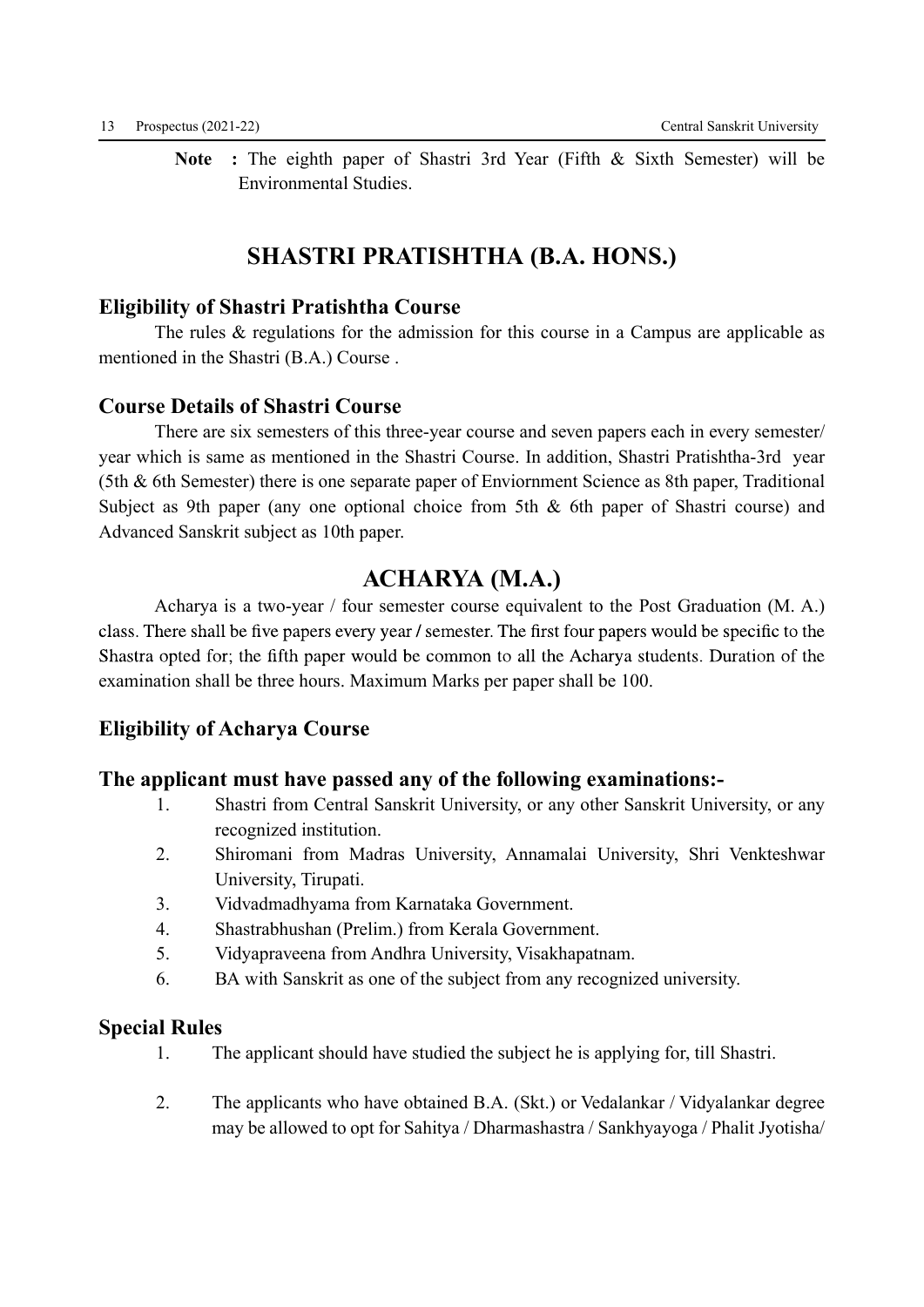Karmakanda at Acharya level. The applicants who have obtained B.A. Sanskrit with Darshana may be allowed to opt for Advaitavedanta also.

- 3. The applicants who have passed B.A. (Hons.) may be allowed to opt for Veda/ Vyakarana/Sahitya/Dharmashastra/Sankhyayoga/Phalit Jyotish / Karmakanda etc..
- 4. The applicants who have obtained Acharya in one subject / MA Sanskrit degree, may seek admission to any other subject, except Siddhant Jyotisha, Veda, Navya Nyaya, Navya Vyakarana, Mimansa. But, the applicants who have obtained Acharya degree in Phalit Jyotisha, Navya Nyaya, Navya Vyakarana may seek admission to Acharya in Siddhanta Jyotisha, Pracheen Nyaya, Vyakarana.
- 5. The applicants with Nakshatra Vigyana as a subject in Sanskrit may opt for Siddhanta Jyotisha.

(Note: The applicant should mention his choice of subjects in order of priority.)

6. In Acharya course, there shall be five papers every year. Every year/semester, four papers shall be on the chosen subject, but the fifth paper shall be common for students of all the subjects. Maximum Marks shall be 100 and time allotted shall be 3 hours.

### Compulsory Subjects

| Navya Vyakarana | Pracheena Vyakarana | Sahitya        | Siddhantajyotisha |
|-----------------|---------------------|----------------|-------------------|
| Phalitajyotisha | Sarvadarshana       | Dharmashaastra | Jainadarshana     |
| Bauddhadarshana | Sankhyayoga         | Navyanyaya     | Nyayavaisheshika  |
| Mimansa         | Advaitavedanta      | Puranaitihas   | Veda              |
| Paurohitya.     |                     |                |                   |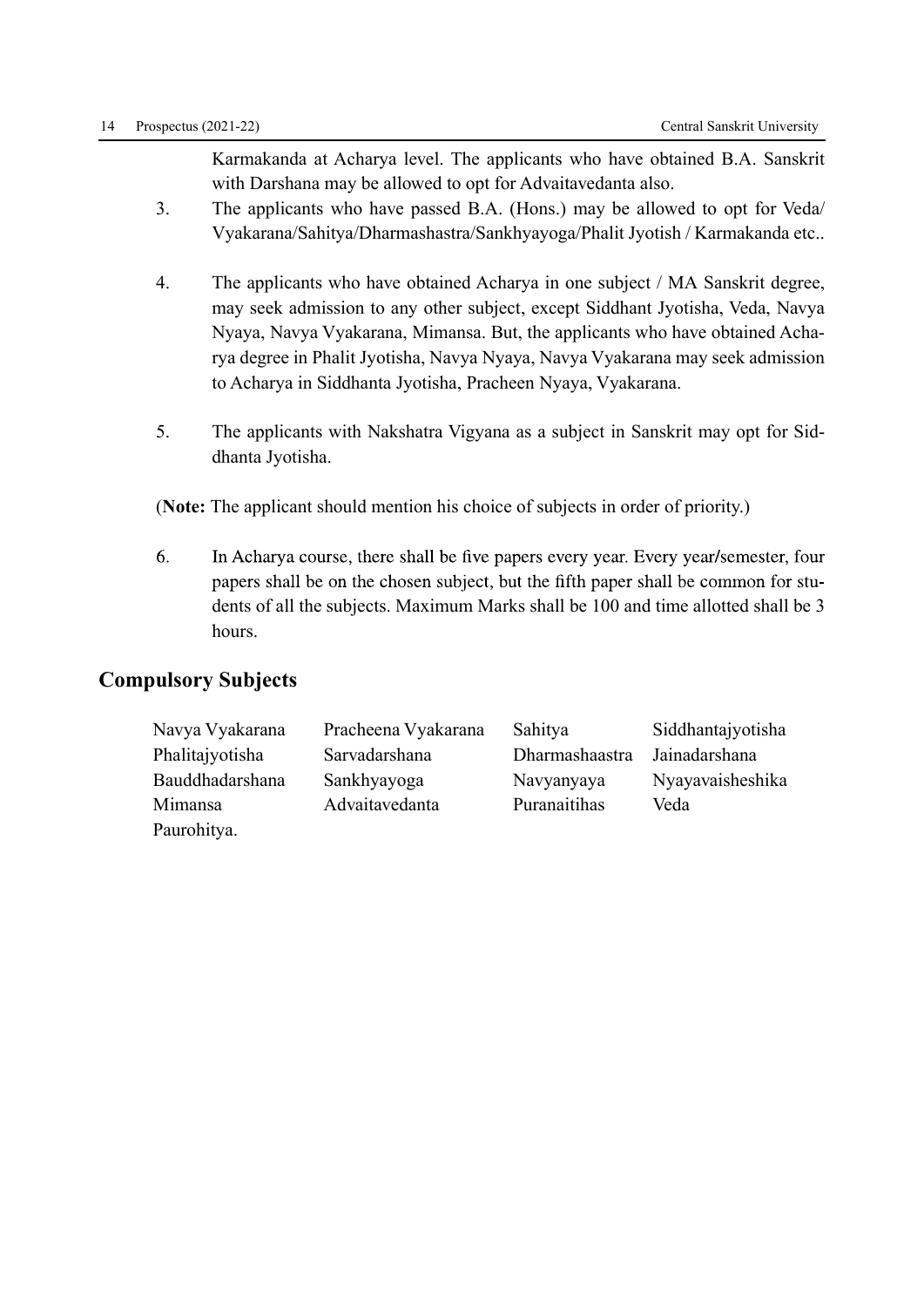# TRAINING COURSES SHIKSHA-SHASTRI (B.Ed.)

 The Central Sanskrit University conducts this two year regular course (four semesters) leading to the award of Shiksha-shastri (B.Ed.).

#### Admission Process

- 1. Shastri/B.A.(Sanskrit), Acharya/M.A.(Sanskrit) or equivalent from any recognized University with a minimum of 50 per cent marks.The eligible candidates have to take a common entrance test, called Shiksha-Shastri Test. The candidates in the merit list are called for counselling and allotment of the campus. The guidelines are issued by the Central Sanskrit University along with application form separately.
- 2. The age of the candidate should be 20 years.
- 3. The candidate should have completed 15 years of education under 10+2+3 system.
- 4. The observance of reservation policy as per the Government of India has been ensured in this course. 80% seats are reserved for the candidates who have obtained Shastri/ Acharya degree studying under the traditional system. 20% seats shall be available for the candidates who have obtained B.A. (Sanskrit)/M.A.(Sanskrit) under the modern system. There is also reservation in campus such as 20% for campus students and 30% for the students of catchment area.

### Course

#### A) THEORY

There are 7 theory papers in 1st year and 5 papers in 2nd year. Each paper carry 100 Marks.

#### B) PRACTICALS

 For 1st year practical work 400 marks and 400 marks for 2nd year practical work. Total Marks for 2 year Course  $=$  Theory 1200 + Practical 800 = 2000 Marks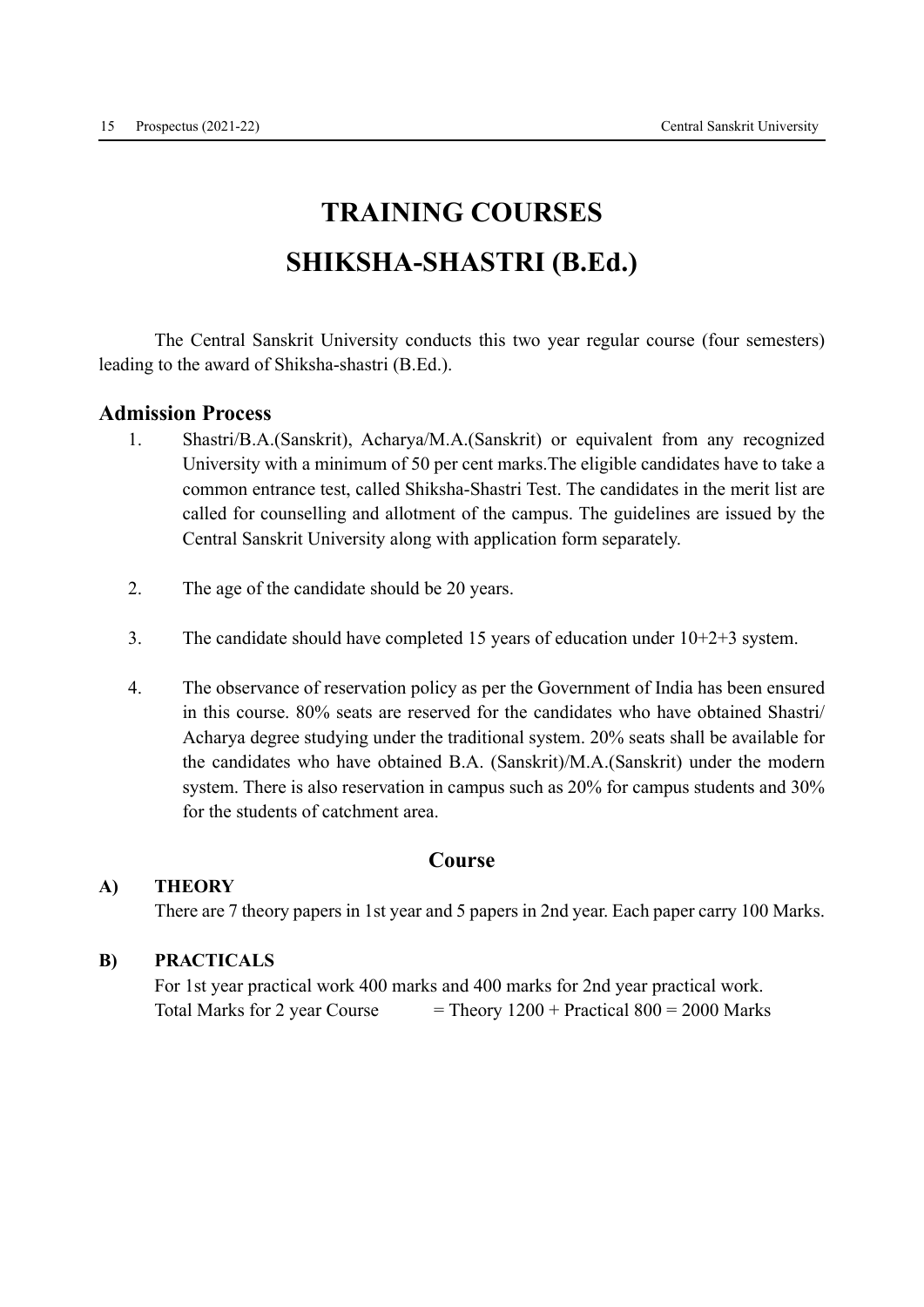# SHIKSHA-ACHARYA (M.Ed.)

 The Central Sanskrit University conducts this two year regular course (four semesters) leading to the award of Shiksha-Acharya (M.Ed.).

### Admission Process

- 1. Acharya / M.A. or equivalent with a minimum of 50% marks, and Shiksha Shastri/B. Ed.(with Sanskrit as a subject of teaching) with a minimum of 55 percent marks (50% for ST/SC / Differently Abled candidates) from any recognized University. The candidates have to take a common entrance test, called Shiksha Acharya Test, conducted by the Central Sanskrit University every year on all India basis. The candidates in the merit list are called for counselling and allotment of the campus. The guidelines are issued by the Central Sanskrit University along with application form separately.
- 2. The age of the candidate should be 23 years.
- 3. The candidate should have completed 17 years of education under  $10+2+3+2$  system and B.Ed./Shiksha Shastri.
- 4. The observance of reservation policy as per the Government of India has been ensured in this course. 80 % seats are reserved for the candidates who have obtained Acharya degree studying under the traditional system. 20 % seats shall be available for the candidates who have obtained M.A. in Sanskrit under the modern system.

### Course of Study

#### A) THEORY

 There are 3 theory papers and 2 optional papers in 1st and 2nd semester and in 3rd and 4th semester, 2 theory papers and 1 optional paper each. In total there are 16 theory papers. Each paper carry 100 Marks.

#### B) PRACTICALS

| $\mathbf{L}$  | Dissertation & Viva-voce | 100 Marks $(75+25)$                                                                  |
|---------------|--------------------------|--------------------------------------------------------------------------------------|
| 2.            | Internship               | 100 Marks $(50+50)$                                                                  |
| $\mathcal{R}$ | <b>Practical Work</b>    | 200 Marks $(75+75+25+25)$                                                            |
|               |                          | Total Marks of the Course Theory $1600 + \text{Practical } 400 = 2000 \text{ Marks}$ |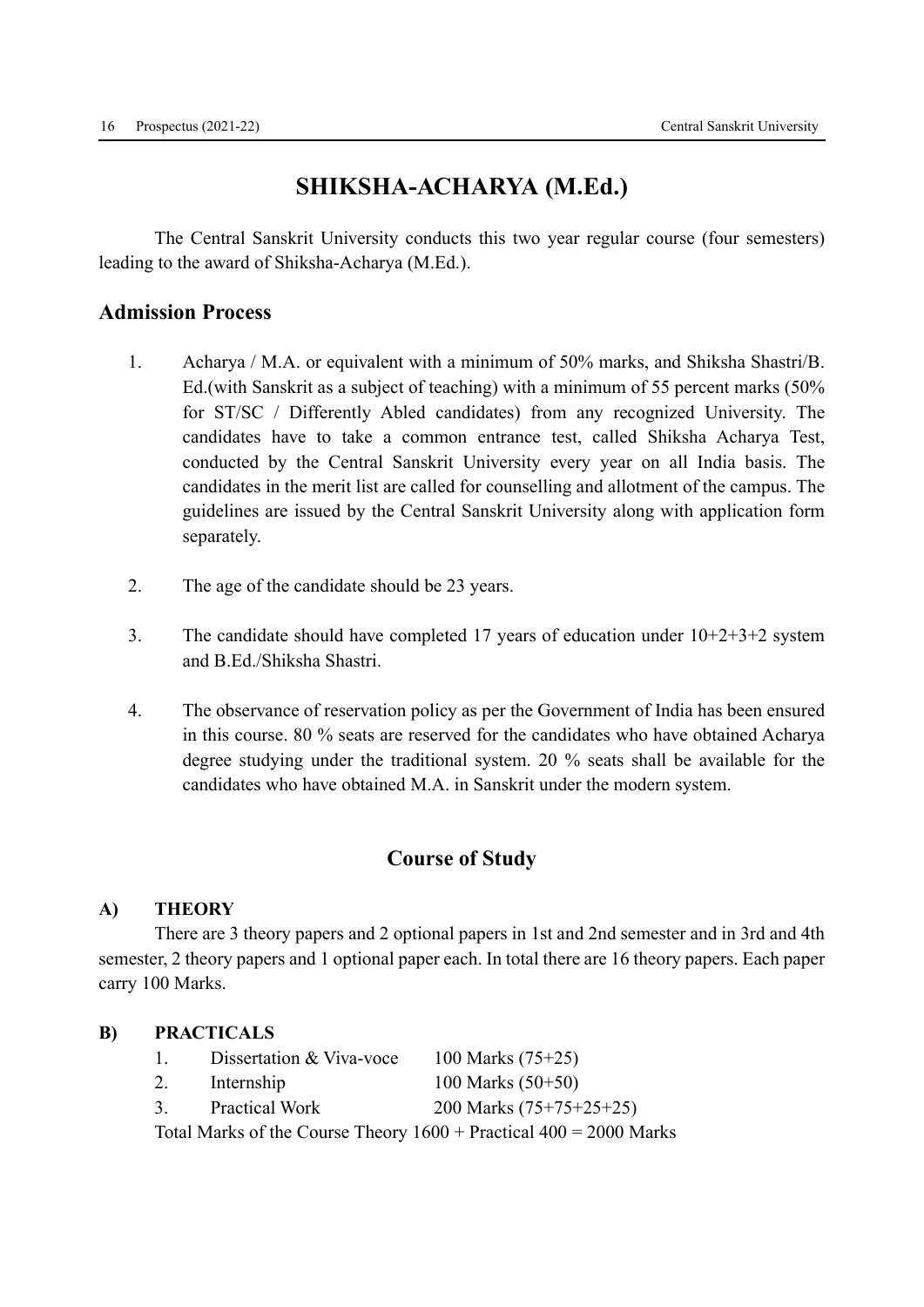# DIPLOMA COURSES

### · Diploma Course in Yoga and Ayurveda Sahitya

### · Diploma Course in Vastu Shastra

#### General Rules for Admission

- 1. Eligibility of the candidate for entrance to any of the course shall be at least Senior Secondary (+2) or equivalent examination passed with Sanskrit as one of the subjects.
- 2. Medium of instruction shall be Sanskrit only.
- 3. The selected Campus allocates 40 seats for the allotted course, out of which 30 seats may be reserved for traditional students and 10 seats may be for students from modern stream.
- 4. The course is one year of two semeseters (six months each).
- 5. The syllabus for the course comprises of 5 Papers of 50 Marks in each Semester.
- 6. Allocation of 50 Marks for each paper will be divided as 40+10 i.e. 40 for Theory and 10 for Practical.
- 7. At least 90% attendance shall be required for appearing in the examination of the Diploma course in Yoga and Ayurveda.

### Fee structure and other details of Diploma Courses are available on the Central Sanskrit University's website at www.sanskrit.nic.in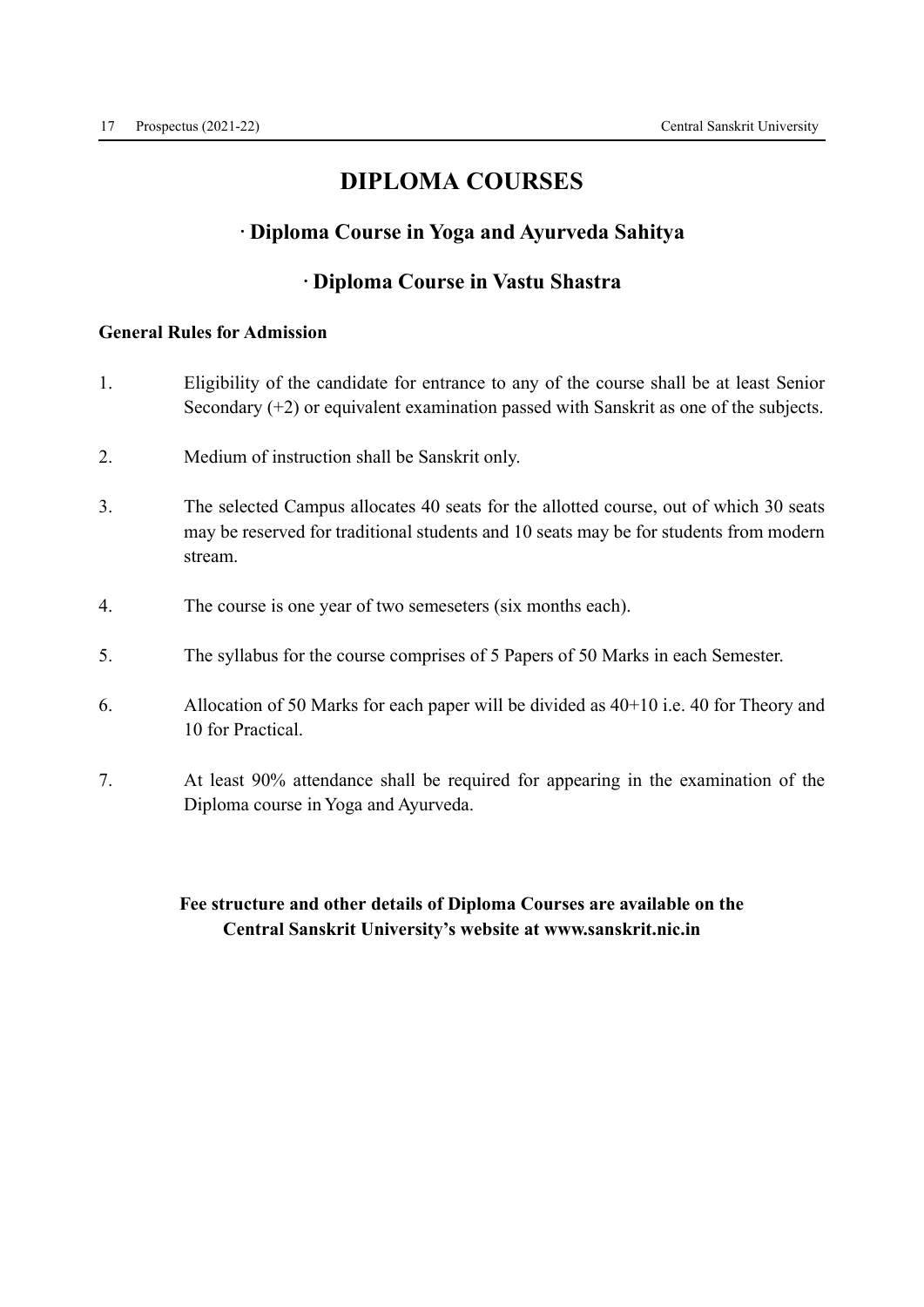### RESEARCH COURSE

# VIDYAVARIDHI (Ph.D.)

 The research degree awarded by the Central Sanskrit University to the scholars registered at its Headquarter, or at the Campuses run by it, or at the institutions affiliated to it, is called Vidyavaridhi (Ph.D.).

#### Eligibility for Registration

- 1. The candidates who have passed Acharya / M.A. in Sanskrit or equivalent, with 55 per cent (50 per cent for ST/SC/ Differently Abled candidates) or more from the Campuses of Central Sanskrit University / Universities or Deemed Universities recognized by the UGC; and, have been declared successful in the merit list of Research Test, are eligible to apply for registration as research scholars at the Central Sanskrit University.
- .2. The aspiring research scholars who are employed as teachers at the various Campuses of the Central Sanskrit University, or at its affliiated colleges/schools, who have obtained Acharya or M.A. in Sanskrit with 55 per cent marks, may apply for registration as 'Adhyapak Shodharthi' (teacher researcher). Their registration will be done as per U.G.C. norms.
- 3. All those aspiring research scholars from abroad who have obtained their post-graduate degree, securing 55 per cent marks or more from any of the Indian Universities recognized by the UGC, may also apply for registration as research scholars through Ministries of Foreign Affairs, and Human Resource Development, Government of India.

#### Combined Vidyavaridhi Entrance Test

- a) The Combined Vidyavaridhi Entrance Test by Central Sanskrit University is conducted in May for registration to research course.
- b) Information about test / registration etc. may be seen in the guidelines for combined Vidyavaridhi Entrance Test.

#### Process of Registration

 The candidate declared eligible in the merit list shall submit his application, duly forwarded by the guide, along with synopsis of the thesis. After that, the local research committee shall review the research candidates, and their topics and synopses. The applications found in order shall be sent by the Director concerned to the Central Sanskrit University, New Delhi, at a certain date, for consideration and approval by the Central Research Board. After the approval of the application in the session of the Central Research Board called by the Research Department of the Central Sanskrit University and the receipt thereof at the concerned Campus, the candidate shall deposit his admission fees, thereby completing his/her registration process. Candidates can pursue their research at the Sanskrit Headquarter too.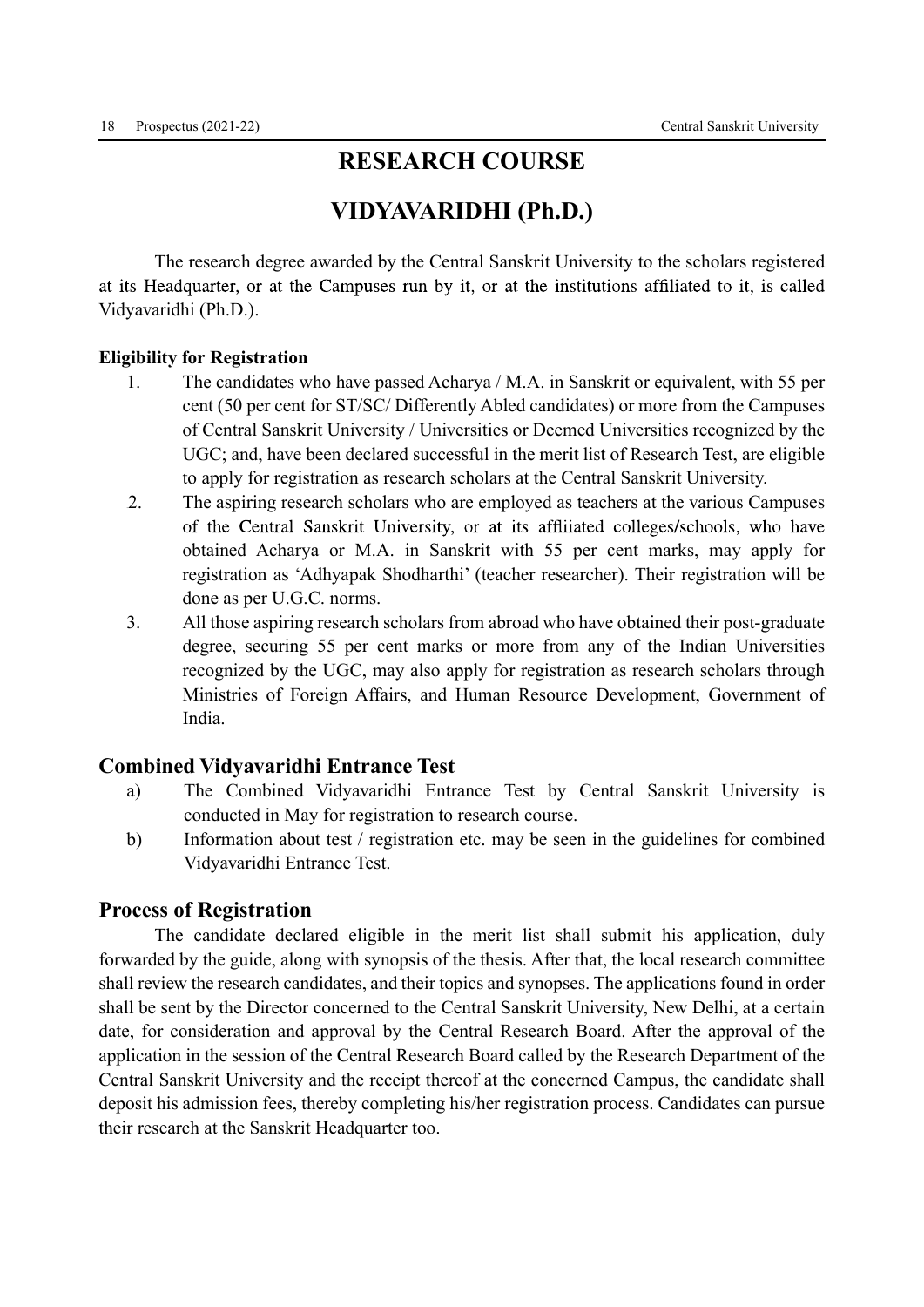### DOCUMENTS REQUIRED FOR ADMISSION TO VARIOUS COURSES

 The applicant seeking admission to the various course offered by the Central Sanskrit University should submit the attested following documents along with the duly filled in application form:-

- 1. Attested photocopies of all the examinations passed previously.
- 2. Attested photocopies of subject-wise marks list of all the examinations passed previously.
- $3.$ Attested photocopy of Date of Birth Certificate (Matriculation or equivalent mentioning the date of birth of the candidate).
- Original Character Certificate from the Head of the Institution previously attended. (In  $\overline{4}$ . case the certificate from the Head of the Institution is older than six months, a fresh Character Certificate from the Gazetted Officer should also be attached).
- $5<sub>1</sub>$ Original Transfer Certificate (TC).
- 6. Migration Certificate for students from Institutions other than the Central Sanskrit University.
- (Note: Under special circumstances, the Director may allow admission without Transfer Certificate and Migration Certificate, but the student shall have to submit the same within reasonable time-limit, failing which his admission is liable to be cancelled.)
- $7.$ Attested photocopies of sports certificates or extra-curricular activity certificates, if any.

 The student has to present his/her original documents at the time of admission. Unclear and unattested copies shall not be admissible.

## DRESS CODE FOR STUDENTS

 Shikshashastri and Shikshacharya students have to wear special teaching practice uniform, as decided by the Head of the Department of Education of the concerned campus. All other students should wear a simple dress when they come to attend the Campus.

# 2. CANCELLATION OF ADMISSION AND ADMISSION OF WAIT-LISTED CANDIDATES

 Admission of the candidates who do not complete all the admission-related formalities in time would be cancelled and in their place the wait-listed candidates would be admitted in order of merit, provided they also complete their admission-related formalities within stipulated time. Note:-

A) In case, a candidate manages to get admission on the basis of information which is later found to be false, his admission would be cancelled without assigning any reason, and the Central Sanskrit University would not be held accountable for the same.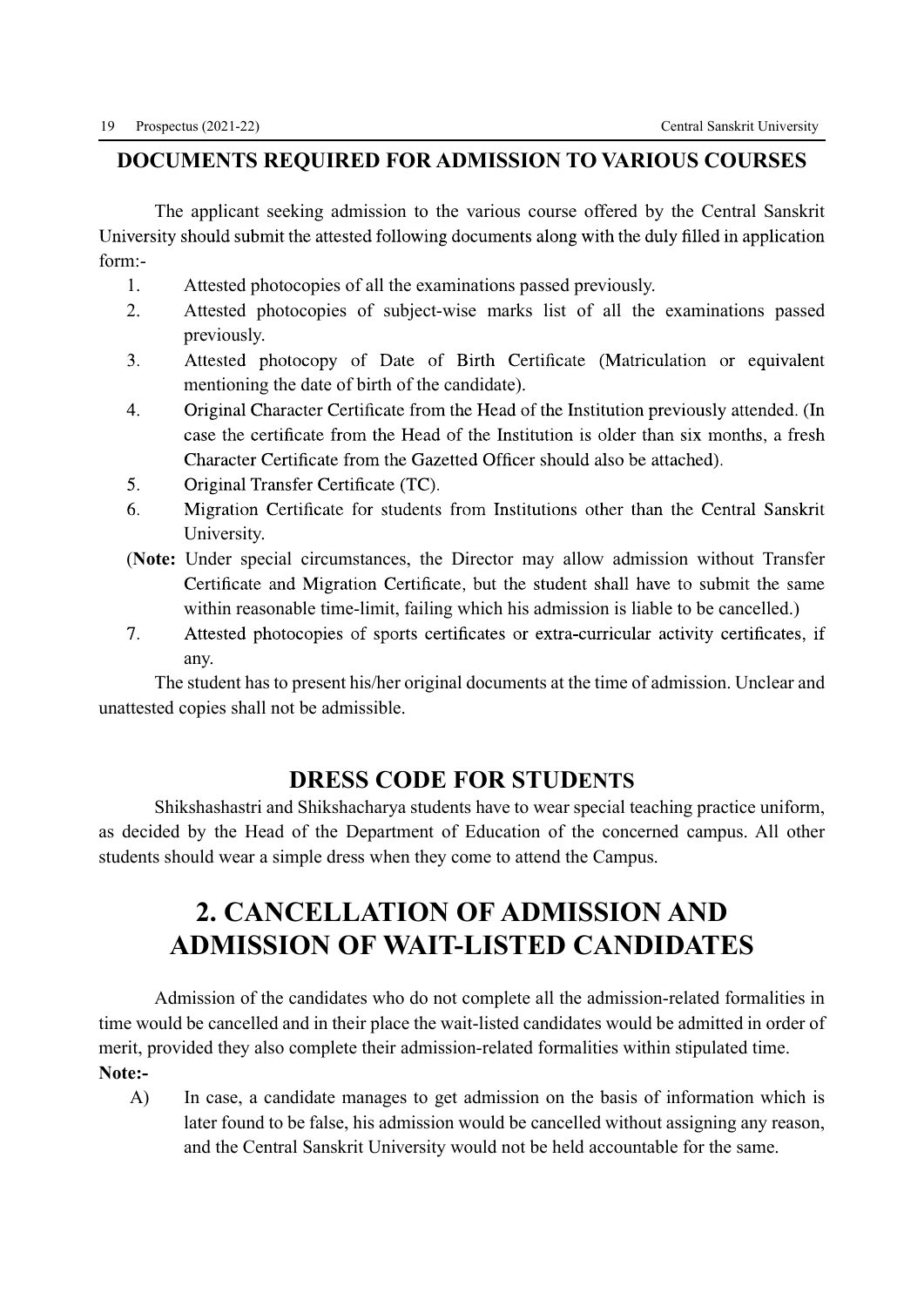B) In case, there is discrepancy between the rules mentioned in this prospectus, and the rules which the Central Sanskrit University may have published or indicated in the past from time to time through its notifications, the latter (I.e. the rules published by the Central Sanskrit University) would be applicable, getting preference over the former.

# 3. CAUTION MONEY

- A) In case, a candidate leaves the Central Sanskrit University in the middle of the course, without completing it, none of the fees deposited by him, except the Security Amount, shall be refundable to him.
- B) Caution money will be paid back after the declaration of result or at the session-end. However, if a student takes back the said money during the session, the admission of the student will stand cancelled and he/she will not be re-admitted in any case.

# 4. ATTENDANCE & LEAVE RULES

 Regular attendance of all the classes is compulsory for the students. The name of the student is liable to be struck off in case he absents himself from the classes continuously for ten days or more without applying, in writing, for leave of absence. The Director may order re-admission of such student, provided, he is satisfied with the student's explanation of reasons for the unauthorized absence. In such case, the student shall have to deposit his admission charges afresh.

 A student must have 75% attendance in order to be able to sit in the examination of Prak Shastri, Shastri & Acharya, i.e. a student will be allowed leave only for a maximum of 25 per cent of total lecture days in one academic session (in case of annual system) or one academic semester (in case of semester system). This leave will be admissible with prior permission of the Director on following grounds –

- 10-days leave without medical certificate, on the recommendation of the Head of the a) Department.
- 20-days medical leave for which a medical certificate of sickness and fitness has been  $b)$ obtained from a registered medical practitioner.
- Note: Above-mentioned benefit of both types shall be admissible for whole session and not for one semester. If a student avails the full benefit of said leaves in first semester of the session, he/she will not be able to avail any benefits in next semester.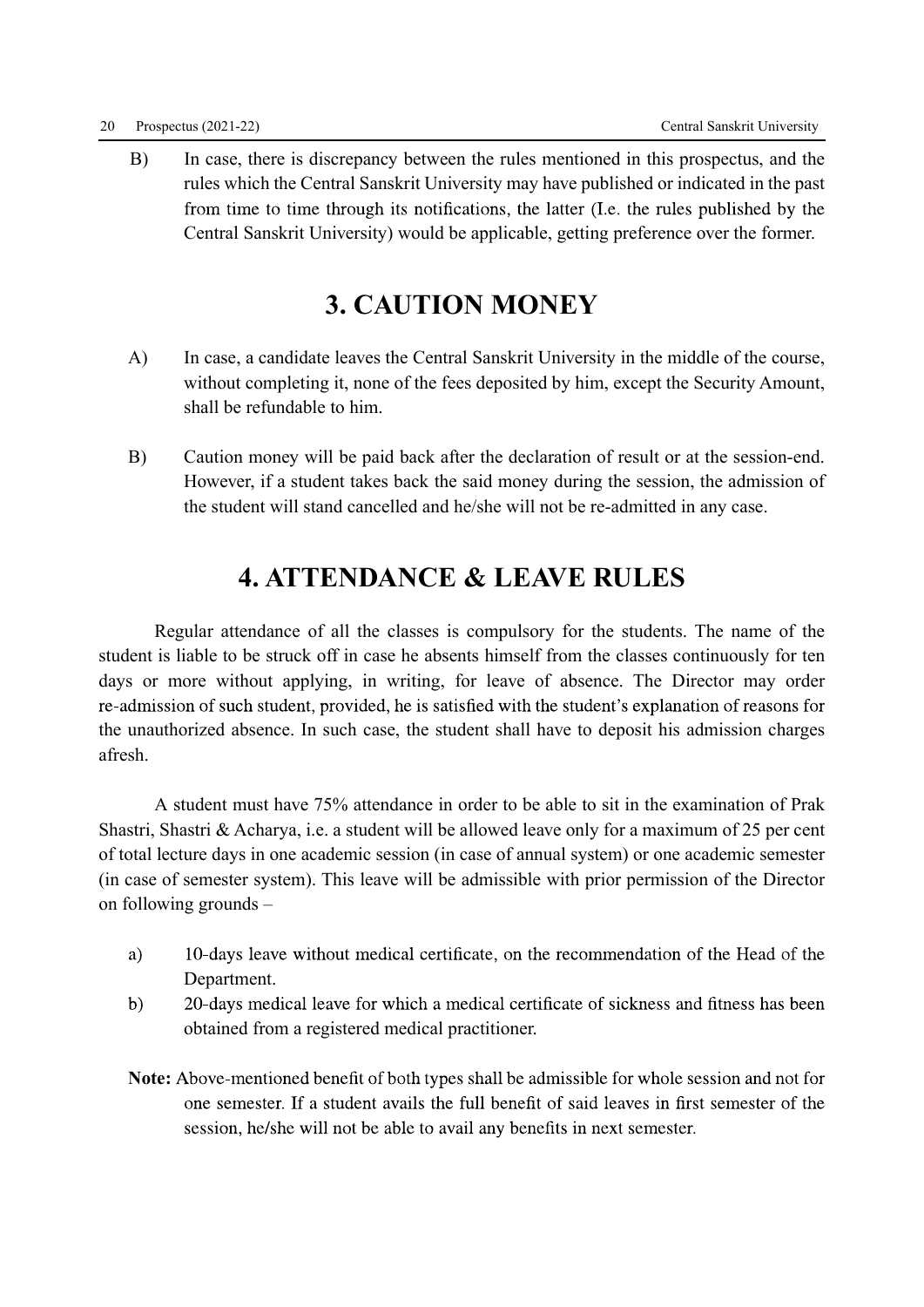c) To sit in examination of Shiksha Shastri and Shiksha Acharya, a student must have 80% attendance in theory papers and 90% attendance in practical activities, i.e. a student will be allowed leave only for a maximum of 20% in theory papers and 10% in practical activities by the Director on the recommendation of Head of department. No other leave will be admissible to these students.

### Relaxation in Compulsory Attendance with reference to Examination

- a) The Vice-Chancellor may grant relaxation upto 5% out of the total attendance required. The Directors of concerned Campuses/Colleges/Adarsh Vidyapeethas will forward such cases to the Vice-Chancellor giving valid reasons for grant of relaxation.
- In transfer cases, the student shall get the benefit of attendance at the previous campus  $b)$ or institution, but the students studying in preliminary course through correspondence mode shall be governed by the rules notified for them by the Central Sanskrit University from time to time.
- c) Inspite of meeting the above criteria, the student who has been rusticated or found ineligible to take examination for certain period from the Central Sanskrit University, shall not be allowed to sit in any examination of the Central Sanskrit University.
- d) The student, who has 75% or more attendance, is unable to sit in the examination due to ill-health and produces a medical certificate regarding his sickness and medical certificate certifying his fitness from a registered medical practitioner, shall be allowed to sit in the next examination as a former student. He may attend classes but shall not be entitled to scholarship.
- Note : Appearing in two examinations at the same time, whether conducted by the Central Sanskrit University or any other educational institution, is not permitted. Every student shall have to obtain his degree in five attempts within five years of his first admission.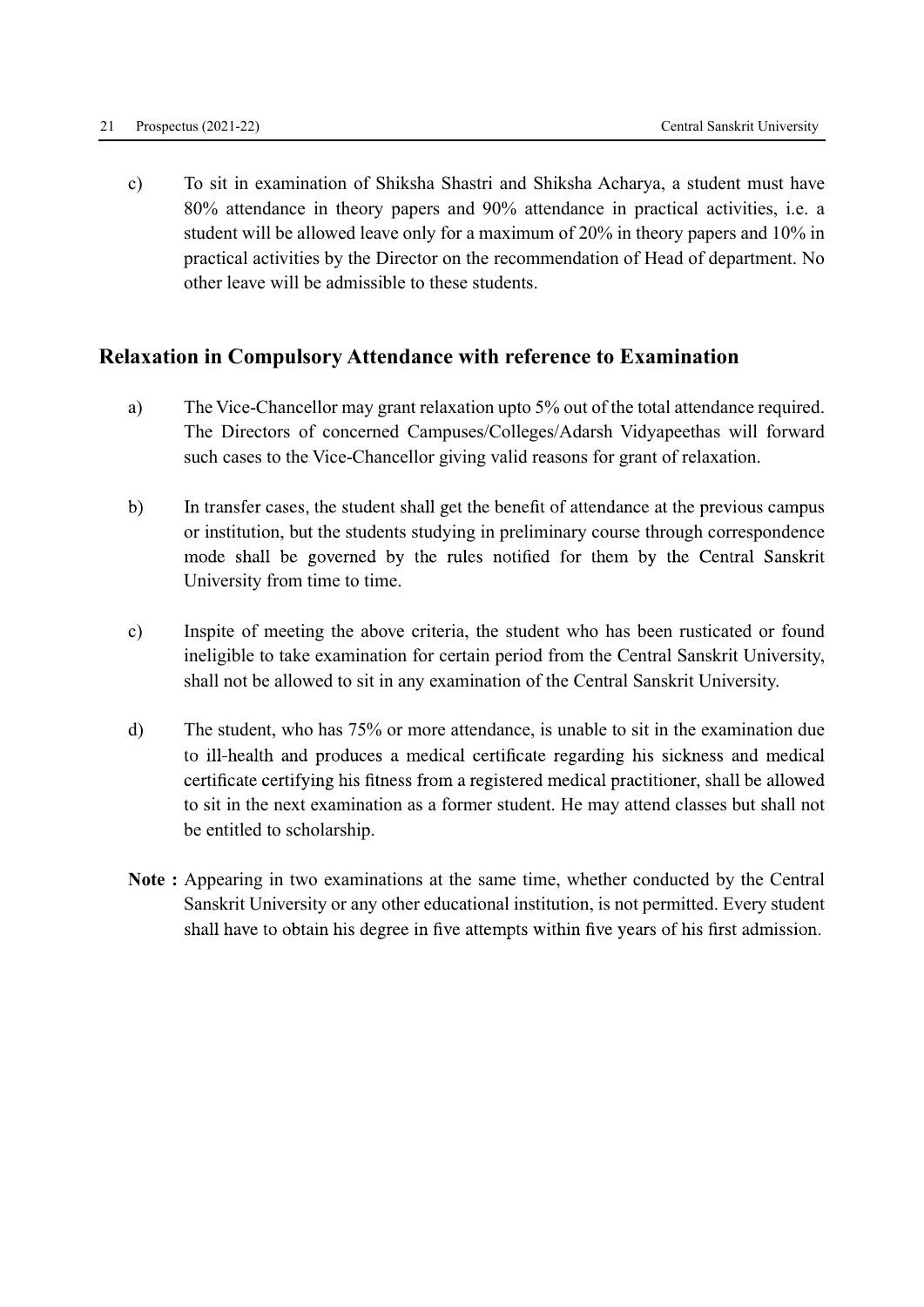# 5. FEES

 After the approval for admission, each student will deposit following fee (In Rupees) along with caution money-

| S.No. | <b>Item</b>                  | Prak-shastri | <b>Shastri</b> | Acharya  | Vidyavaridhi |
|-------|------------------------------|--------------|----------------|----------|--------------|
| 1.    | Admission form fee           |              |                |          | 100          |
| 2.    | <b>Admission Fee</b>         | 125          | 125            | 125      | 150          |
| 3.    | <b>Library Caution Money</b> | 150          | 150            | 150      | 5000         |
| 4.    | <b>Enrolment Fee</b>         | 30           | 30             | 30       | 100          |
| 5.    | <b>Identity Card</b>         | 50           | 50             | 50       | 50           |
| 6.    | Magazine Fee                 | 75           | 75             | 75       | 100          |
| 7.    | <b>Sports Fee</b>            | 100          | 100            | 100      | 100          |
| 8.    | <b>Student Fund Fee</b>      | 400          | 400            | 400      | 500          |
| 9.    | Various Activities Fee       | 120          | 120            | 120      | 200          |
| 10.   | Art/Craft Fee                | 50           | 50             | 50       | 500          |
| 11.   | Exam Fee                     |              |                |          | 500          |
|       | <b>Total Fee</b>             | Rs. 1100     | Rs. 1100       | Rs. 1100 | Rs. 6800     |

# Fees for Academic Courses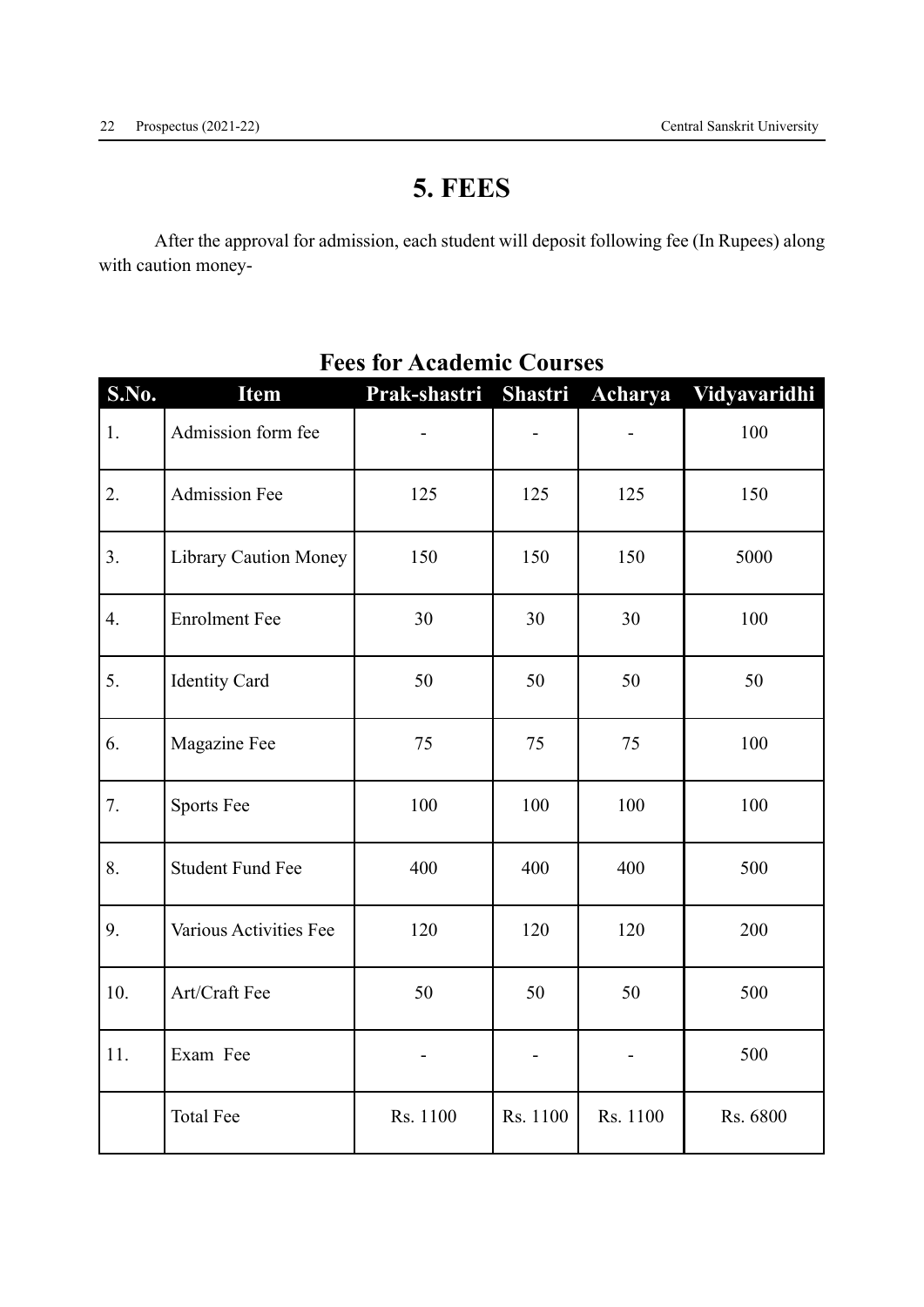# Fees for Training Courses

| S.No.            | <b>Item</b>                  | <b>First Year</b> | <b>Second Year</b> |
|------------------|------------------------------|-------------------|--------------------|
| 1.               | <b>Admission Fee</b>         | 500               | 500                |
| 2.               | <b>Library Caution Money</b> | 500               | 500                |
| 3.               | <b>Enrolment Fee</b>         | 100               | 100                |
| $\overline{4}$ . | <b>Identity Card</b>         | 50                | 50                 |
| 5.               | Magazine Fee*                | 100               | 100                |
| 6.               | Sports Fee                   | 100               | 100                |
| 7.               | <b>Student Fund Fee</b>      | 400               | 400                |
| 8.               | Various Activities Fee       | 150               | 150                |
| 9.               | Art/Craft Fee                | 100               | 100                |
|                  | <b>Total</b>                 | <b>Rs. 2000</b>   | <b>Rs. 2000</b>    |

# For Shikshashastri & Shikshacharya courses : Common Fee

# Shiksha-Shastri Special Student Fund

| <b>S.No.</b> | <b>Item</b>                  | 1st Year<br>Fee Rs. | 2nd Year<br>Fee Rs. |
|--------------|------------------------------|---------------------|---------------------|
| 1.           | <b>Admission Fee</b>         | 2000                | 2000                |
| 2.           | Departmental Magazine        | 400                 | 400                 |
| 3.           | Teaching Kit                 | 500                 | 500                 |
| 4.           | <b>Other Activities Fees</b> | 2000                | 2000                |
| 5.           | Computer Work                | 100                 | 100                 |
| 6.           | Seminar                      | 100                 | 100                 |
| 7.           | Group Photo                  |                     | 200                 |
| 8.           | <b>Extension Lecture</b>     |                     | 300                 |
|              | <b>Total</b>                 | <b>Rs. 5100</b>     | <b>Rs. 5600</b>     |

Shiksha-Shastri Grand Total - Rs. 5100 + Rs. 5600 = Rs. 10700/-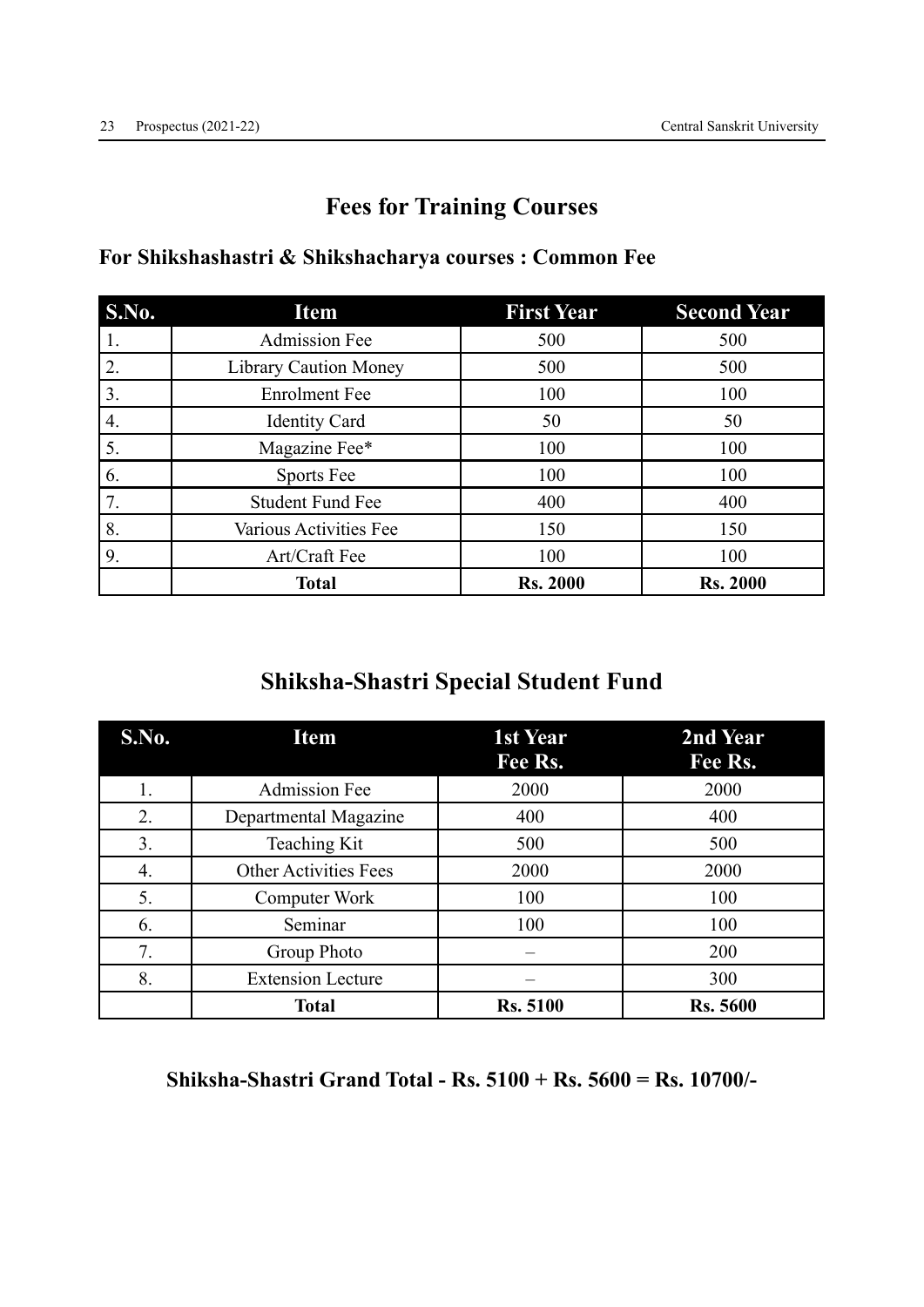| S.No. Item |                              | <b>1st Year (2 Semester)</b> | 2nd Year (2 Semester) |  |
|------------|------------------------------|------------------------------|-----------------------|--|
|            |                              | Fee Rs.                      | Fee Rs.               |  |
| 1.         | <b>Admission Fee</b>         | 2000                         | 2000                  |  |
| 2.         | Departmental Magazine        | 450                          | 450                   |  |
| 3.         | Teaching Kit                 | 500                          | 500                   |  |
| 4.         | <b>Other Activities Fees</b> | 2000                         | 2000                  |  |
| 5.         | Internship                   | 500                          | 500                   |  |
| 6.         | Seminar                      | 400                          | 500                   |  |
| 7.         | <b>Computer Work</b>         | 100                          | 200                   |  |
| 8.         | Group Photo                  |                              | 200                   |  |
| 9.         | <b>Extension Lecture</b>     | 150                          | 250                   |  |
|            | <b>Total</b>                 | <b>Rs. 6100</b>              | <b>Rs. 6600</b>       |  |

# Shiksha-Acharya Special Student Fund

Shiksha-Acharya Grand Total - Rs. 6100 + Rs. 6600 = Rs. 12700/-

# Hostel Fee

| S.No.            | <b>Item</b>                      | Fee             |
|------------------|----------------------------------|-----------------|
|                  | <b>Admission Fee</b>             | 300             |
| 2.               | <b>Hostel Caution Money</b>      | 2000            |
| 3.               | <b>Electricity Fee</b>           | 700             |
| $\overline{4}$ . | Maintenance Fee (Non-refundable) | 1000            |
|                  | Total                            | <b>Rs. 4000</b> |

# STUDENT FUND

 The student fund is managed by a committee headed by the Director. A faculty member shall be in the committee as the Student Welfare Officer. The students at the top of the merit lists of classes shall be the members of the committee. The amount collected under the head of Student Fund shall be deposited in a special bank account opened specially for the purpose. The account shall be jointly operated by the Director and the Section Officer. Like other heads of the finance, the Student Fund shall also be audited.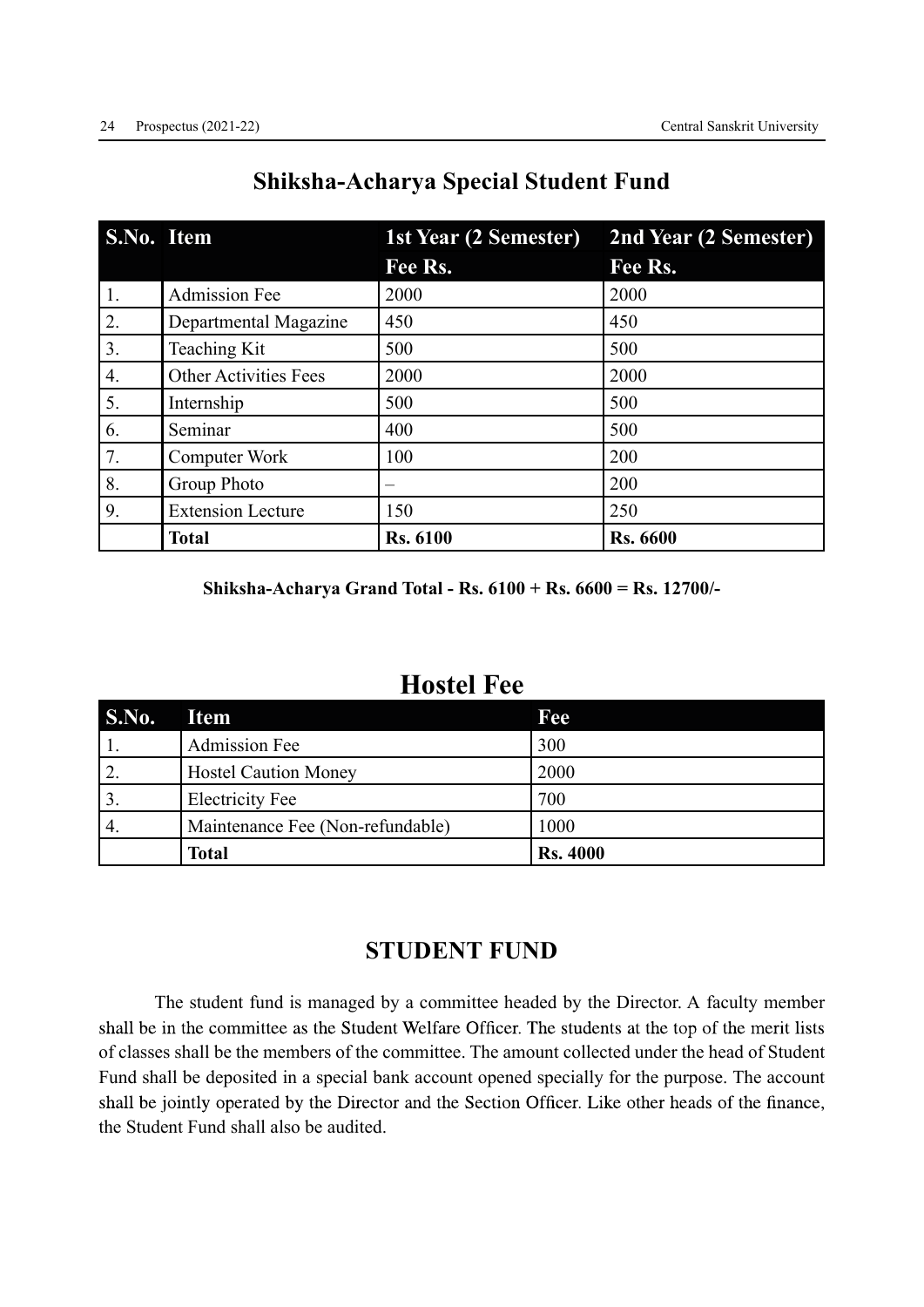# 6. STUDENT WELFARE COUNCIL

 There shall be Student Welfare Councils in all the Campuses of the Central Sanskrit University. These councils will comprise of the students getting highest marks in their qualifying examination in the campus.

# NATIONAL SERVICE SCHEME

 The main principle of the programme of National Service Scheme is that it is organised by the students themselves and both student and teachers through their combined participation in social service, get a sense of involvement in the tasks of national development. Hence, there will be one unit of National Service Scheme in every campus of the Central Sanskrit University under the leadership of one co-ordinator and one joint co-ordinator.

# 7. DISCIPLINE

 The conduct of the students should be top-class so that they add to the reputation of the Central Sanskrit University. They should not smoke, drink or use other forms of tobacco, or intoxicating drugs. They are expected to take part in various academic activities being conducted in the campus. In case, any student damages any property of the Campus, he may lose his admission and the amount of damage shall be recovered from him.

# CODE OF CONDUCT

The students of the Campus shall strictly follow, in totality the code of conduct given below.

- 1. All the students shall practice self-discipline and attend the classes regularly.
- 2. Those who violate the discipline shall be duly punished as per rules. Those held guilty of serious violations may be punished with rustication, if recommended by the Discipline Committee of the Campus.
- 3. Anyone damaging Campus property shall invite disciplinary action against himself/ herself, and shall be held liable to compensate the campus for the losses caused.
- 4. It is expected of the campus students that they shall maintain the dignity of the Campus. With this in mind, they are advised to stay away from any such undesirable activities which may go against the dignity of the Campus.
- 5. The students of the Campus should not take part in politics.
- 6. The Discipline Committee of the Campus may punish the student who spreads, or causes to spread violence, disturbs peace, or tries to force his/her own ideas upon others.
- 7. The decision of the Director, upon the recommendations of the Discipline Committee, shall be final.
- 8. Use of mobile phones during the classes is banned.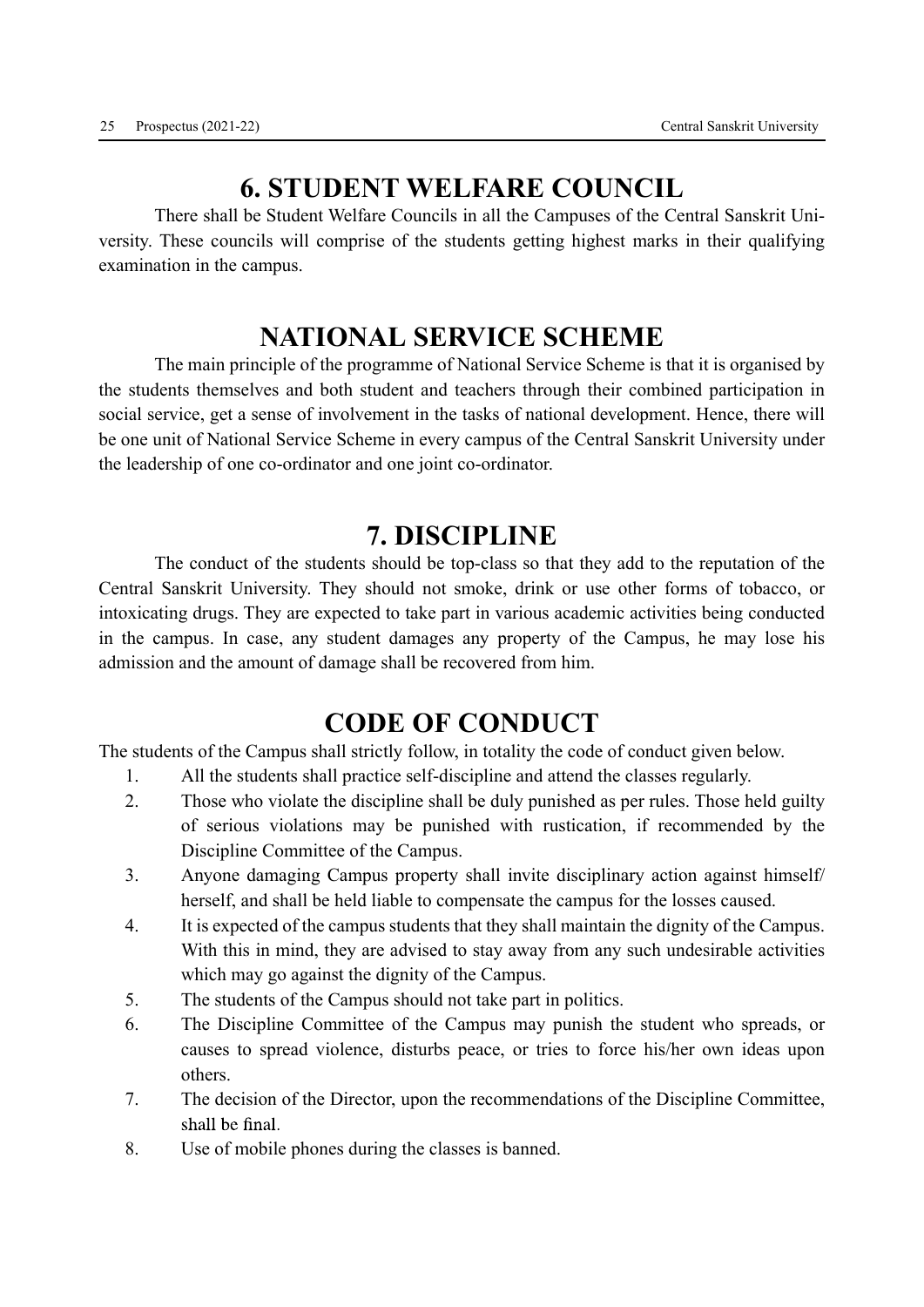# 8. ANTI-RAGGING REGULATIONS

 Anti-ragging Committees shall be constituted in all the campus is pursuance of U.G.C. Anti-ragging Regulation – 2009, Rule 6-3 (A) dated 17 June, 2009.

 As per the Section 7 of the U.G.C. Anti-ragging Regulation – 2009, ragging includes the following acts as acts of crime and would invite punishment under rules:-

- 1. To incite someone for ragging.
- 2. To engage in criminal conspiracy for ragging.
- 3. To assemble and cause disturbance to peace for ragging.
- 4. To obstruct public movement for ragging.
- 5. To violate morality and dignity for ragging.
- 6. To cause physical injury.
- 7. To cause undue obstruction.
- 8. To resort to criminal use of force.
- 9. To cause physical, sexual or unnatural offence.
- 10. To forcible grab somebody or something.
- 11. To trespass with criminal intent.
- 12. To indulge in property related offences.
- 13. To criminally intimidate someone.
- 14. To indulge in any of the above-mentioned offences against people in difficult situation.
- 15. To threaten victims of one or many of the offences mentioned above.
- 16. To insult someone physically or mentally.
- All the offences defined as ragging. 17.

### What constitutes ragging –

Any one or more than one of the following acts would constitute ragging –

- a) Verbal, written, or physical torture or misbehaviour with new student/s by senior student/s.
- b) Creation of an atmosphere of indiscipline and terror by the student/s which may cause hardship, agitation, difficulty, or physical or mental anguish to new student/s.
- c) To ask the student to do any act which he normally does not do and which may create a feeling of shame, anguish or fear.
- d) Any act by senior student/s which obstructs an ongoing academic activity being carried on by any other or new student.
- e) To exploit any or new student/s by forcing him/her to do the academic work given to some other student/s.
- f) To subject any student to economic exploitation in any manner.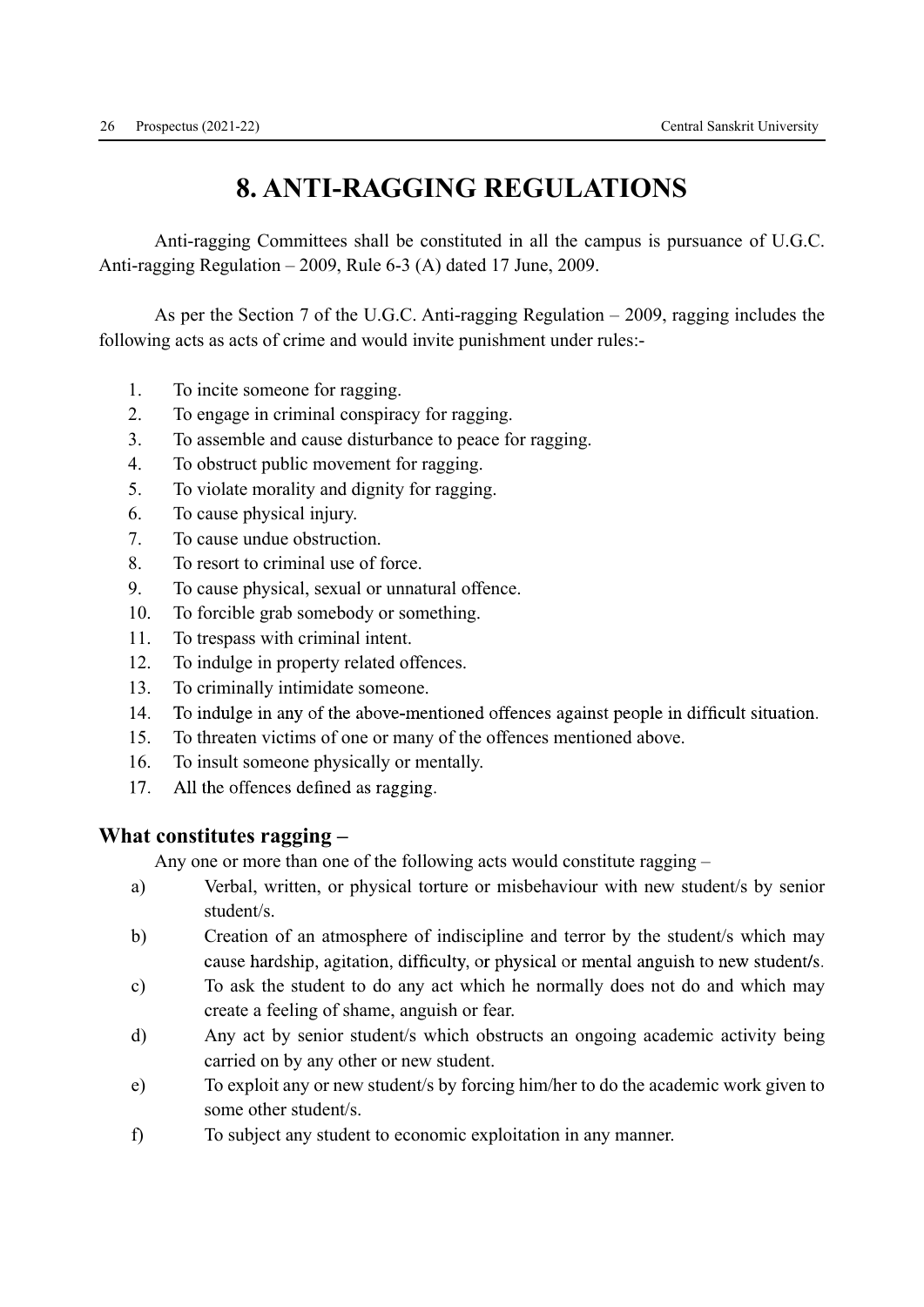#### 27 Prospectus (2021-22) Central Sanskrit University

| g)           | Any activity involving physical exploitation/ any kind of sexual exploitation / same     |
|--------------|------------------------------------------------------------------------------------------|
|              | sex assault / removal of clothes or dress to expose body / to force into obscene, or     |
|              | sexual activity / expression of indecent through physical gestures / any kind of         |
|              | physical torture which may harm someone's body or health.                                |
| h)           | To abuse someone verbally, through e-mail, mail / to insult publically / or torture / to |
|              | create sensations which may create a fear psychosis among students / new students.       |
| $\mathbf{i}$ | Any act which may adversely affect the mind or confidence of any new student.            |
| j)           | To encourage a student on evil path or to try to dominate him/her.                       |
| $\bf k)$     | Toll free number for prohibition of Ragging - 1800-180-5522                              |
|              | Telephone No. 09871170303, 09818400116 only for Urgency                                  |
|              |                                                                                          |

Website www.antiragging.in

### Actions to be initiated on receipt of information regarding ragging incident

 Upon receiving the information, from the Anti-ragging Committee or any other source, of any ragging incident having taken place, the head of the institution should, first of all, confirm the veracity of the information. If the information is found to be true, he should get an FIR registered within 24 hrs of receiving the information, or proceed according to the local law against ragging. Administrative action on ragging incidents

 As per the Anti-ragging Act-2009 rule 9.1(B), there is a provision of following punishments for the students found to be indulging in ragging:-

- 9.1 The institute must act against the student/s found to be guilty of ragging, as per the following procedure.
	- a) The Anti-ragging Committee of the Campus shall take appropriate decision in the matter, or going by the seriousness of the ragging incident, shall recommend to the Director, an appropriate punishment for the guilty.
	- b) The Anti-ragging Committee shall take into consideration the nature and seriousness of the ragging offense and recommend any of the following punishments:-
		- I. Suspension from class attendance and other academic rights.
		- II. Suspension of scholarship and other benefits.
		- III. Stopping from appearing in any test, examination or other evaluation process.
		- IV. Stopping of the declaration of result.
		- V. Stopping from representing the institution in any regional, national or international meet, sport, youth festival etc.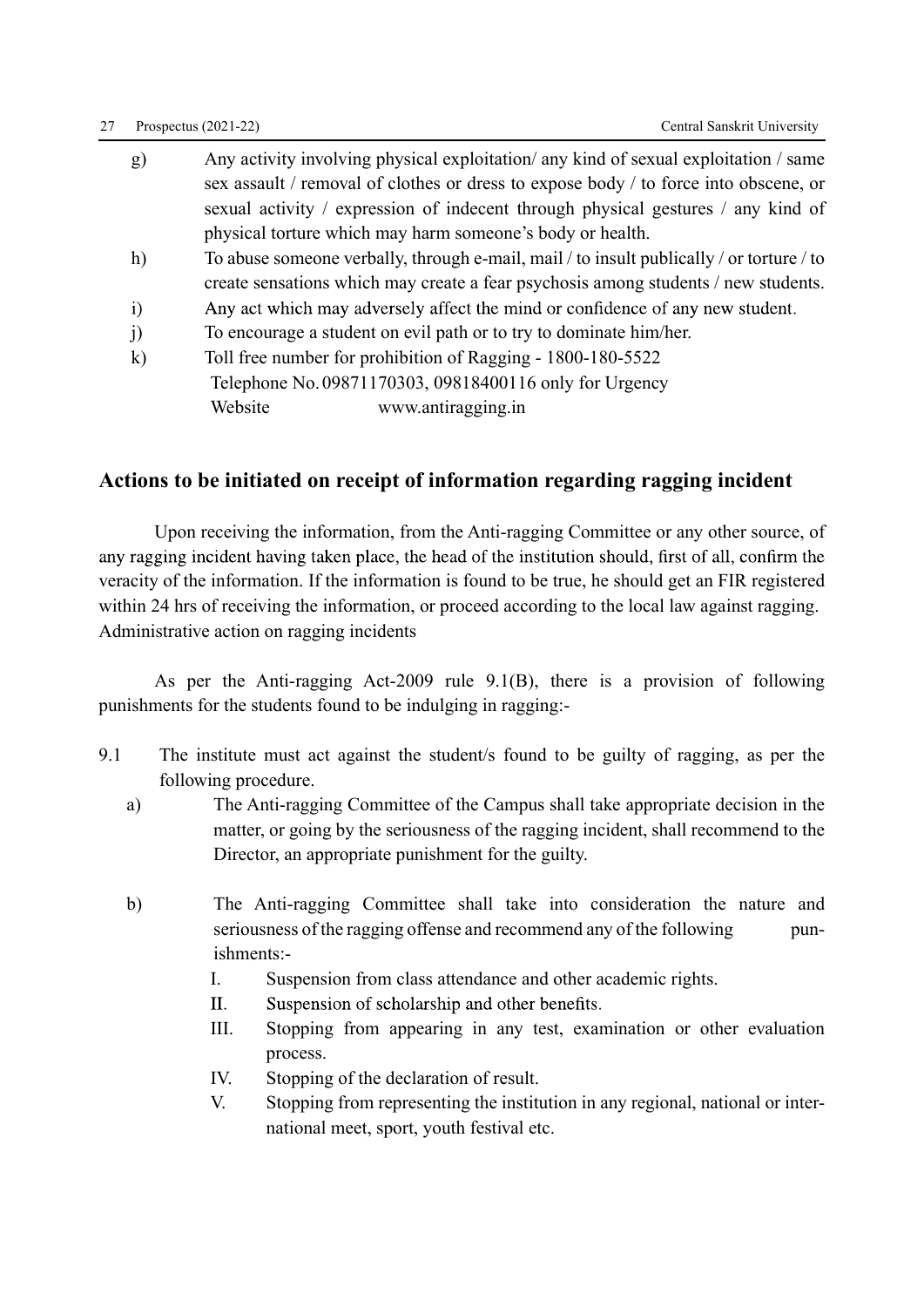- VI. Expulsion from hostel.
- VII. Cancellation of admission.
- VIII. Rustication from the institution for four years.
- IX. Expulsion from the campus for a certain period of time.
- $\mathbf{X}$ In case, the culprits are not identified, the campus may resort to collective punishment.
- c) The appeal against the punishment awarded by the Anti-ragging Committee may be made before the following authorities:-
	- $\mathbf{I}$ . The Vice Chancellor, if the institute is affiliated to the University.
	- II. The Chancellor, if the punishment has been awarded by the University.
	- III. The Chairman or the Chancellor, if the institute awarding the punishment is an institution of national importance created by an act of the Parliament.

# 9. SCHOLARSHIP

# Objective -

 The main purpose of granting scholarship to the students of the Central Sanskrit University is to encourage the students to receive Sanskrit education.

Eligibility for Scholarship

- 1. The regular students of the Central Sanskrit University, who have scored 40% or more marks in the last qualifying examination (60% or more marks if the student is admitted to Shiksha Shastri & Shikshacharya) may be considered for award of scholarship.
- 2. The scholarship shall be awarded on merit basis. The students, in whose favour the scholarship has been sanctioned in the first year of the course, shall continue to receive the same till the duration of the course, if they are declared pass every year and continue to be eligible for scholarship. But, if they are declared promoted in any subject or paper, or are held up for Compartment, they shall not be considered for grant of scholarship for the rest of the years of the course.
- 3. Eligible students from 2nd or 3rd year may also be considered for grant of scholarship, if some scholarships are available.

#### No. of Scholarships

 Subject to budgetary provisions and continuation of courses, the availability of scholarships in the various courses every year shall be as under:-

- 
- 
- 
- d) SHIKSHA SHASTRI 60 % students from allotted seats
- e) SHIKSHACHARYA 60 % students from allotted seats
- f) VIDYAVARIDHI 30 Scholarships every year
- a) PRAK-SHASTRI 60 % students from allotted seats
- b) SHASTRI 60 % students from allotted seats
- c) ACHARYA 60 % students from allotted seats
	-
	-
	-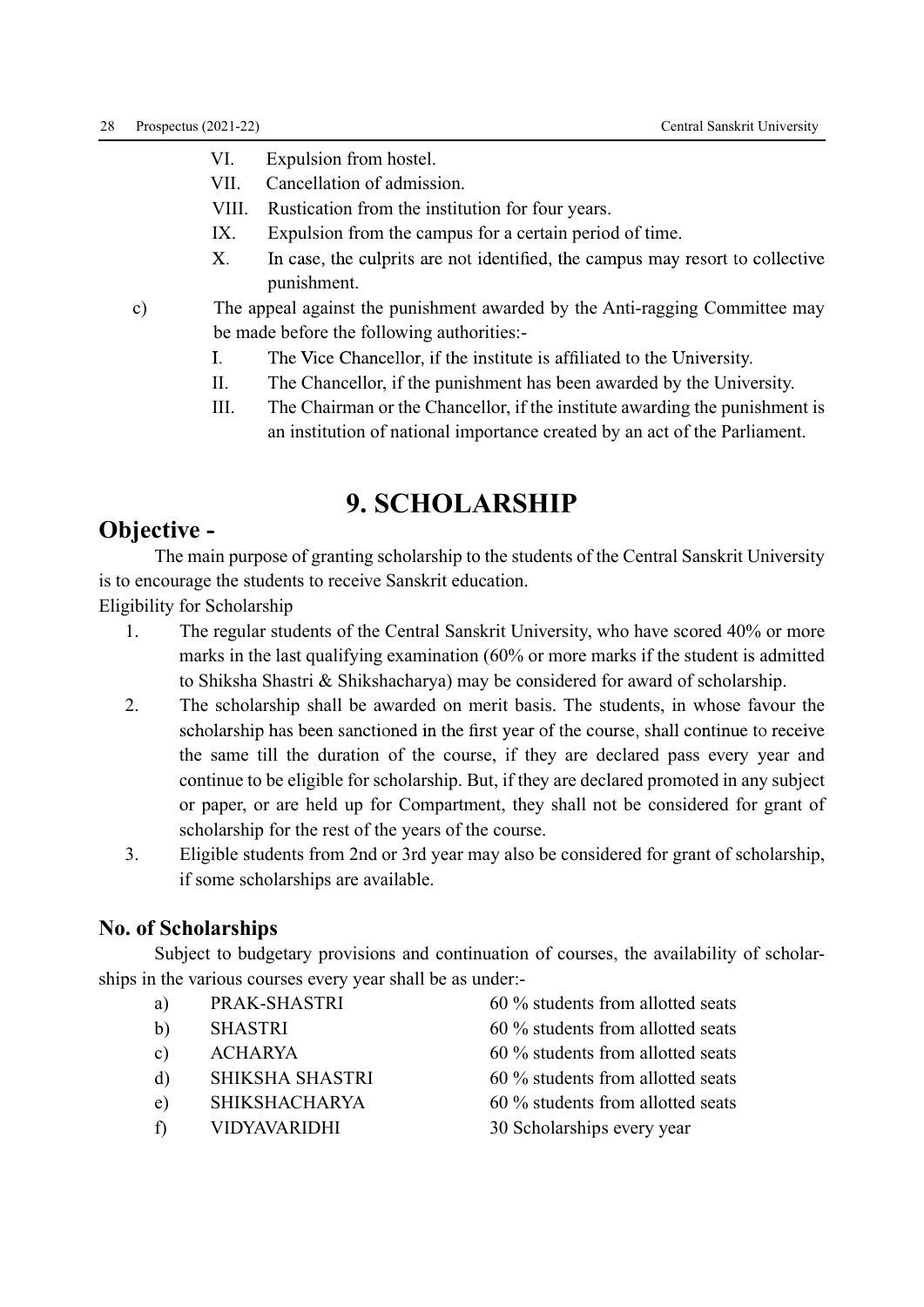#### Rules for grant of Scholarship -

- 1. The grant of scholarship shall depend upon educational progress, good conduct and regular attendance.
- 2. The scholarship shall be granted for 10 months in a year.
- 3. Every year, or upon passing an examination, a fresh selection of students for the grant of scholarship shall be made. The students who have completed their syllabus, or have passed a part of the exam, shall be awarded scholarship in the New Year or course on the basis of merit.
- 4. A student getting scholarship on the basis of above rules shall not receive any scholarship, salary, fees etc. from any other source. If he/she is receiving such income, he/she shall have to leave that employment and return the money received. In case, he/ she unexpectedly receives some prize, in cash or any other mode, equivalent to or less than the amount of his/her scholarship, he /she shall not be deemed unfit for receiving the scholarship. Similarly, he /she shall be allowed to avail of free education provided by the University, hostel facilities for self-study, books and travel facilities.

### Amount of Scholarship -

The monthly amount of scholarship for each programme is as under:-

|                | PRAK SHASTRI      | Rs. 600                                |
|----------------|-------------------|----------------------------------------|
|                | <b>SHASTRI</b>    | <b>Rs. 800</b>                         |
| 3 <sub>1</sub> | - SHIKSHA SHASTRI | Rs. 800                                |
| 4.             | ACHARYA           | Rs. 1000                               |
| 5.             | SHIKSHA ACHARYA   | Rs. 1000                               |
| 6.             | VIDYA VARIDHI     | Rs. 8000 (+Rs. 8000 Contingency Grant) |

Note- The Contingency Grant will be paid to the research scholar upon the details of expenses submitted by the research scholar. The Contingency Grant may be used for meeting the expenses incurred by the research scholar on purchase of books, travel in connection with research, writing and typing.

 The amount of scholarships may be increased or decreased by the Central Sanskrit University any time.

The scholarships shall be disbursed only upon receipt of financial approval and the amount approved from the Central Sanskrit University. For receipt of the scholarship, 75% attendance and maintenance of discipline are a must. The scholarship may be suspended or cancelled, in case some teacher or employee of the Central Sanskrit University complains of indiscipline by the student.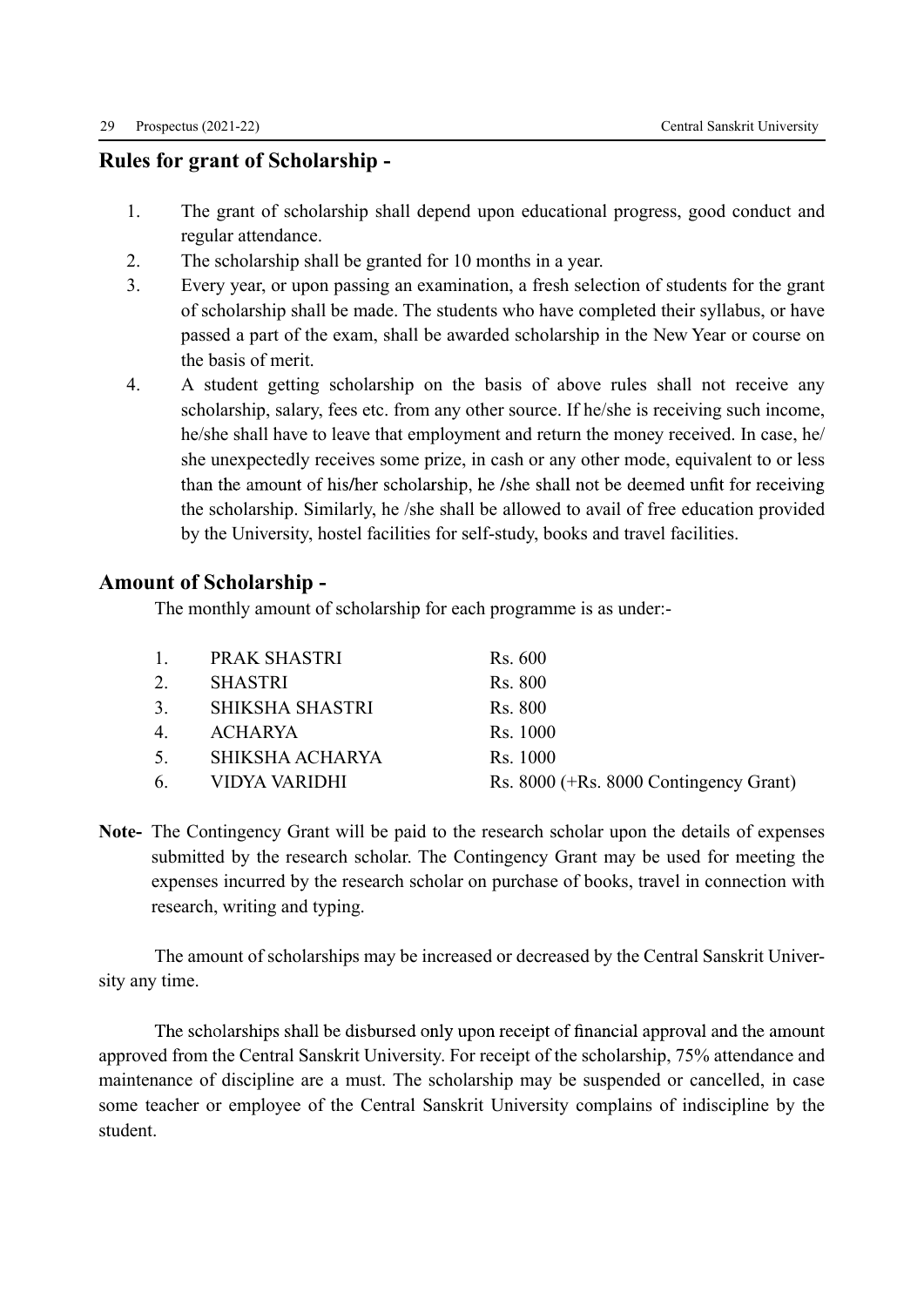# The selection process for Scholarship

 The student must apply for scholarship on a prescribed form. After a scrutiny of the applications, the Director shall grant approval for award of scholarship, under rules, on the basis of the merit.

### Duration of Scholarship

- a) The duration of the scholarship shall be 10 months in a session.
- b) The research scholarships shall be 2 years (24 months).
- Depending upon the eligibility criteria, the scholarship shall be from the first or second  $\mathbf{c}$ ) year to the last year of the course.
- d) The scholarship, once cancelled, shall not be resumed without the prior permission of the Central Sanskrit University.
- e) Satisfactory conduct and regular attendance are the basic conditions of the scholarship. If the attendance of a student falls below 75% in any month, in any subject, he shall not be given scholarship till the time he does not complete the mandatory 75% attendance. In case, a student remains continuously absent for 30 days, he shall be given scholarship only after deducting the amount due during the period of absence, even if the overall percentage of his attendance is above 75%.

#### Disbursement

Normally, the Director shall order the disbursement of scholarship amount in the first week of every month, on the recommendation of the Scholarship Committee which the committee shall make after taking into consideration the percentage of attendance by the student. The scholarship shall begin from the date the student actually starts attending the classes.

# SCHOLARSHIP FOR THE RESEARCH SCHOLARS

 Every year, a total of 30 of the research scholars registered at each of the various Campuses are selected by the Central Sanskrit University for award of scholarships. However, the Vice Chancellor, in exercise of his special powers, may change the number of scholarships as per the special circumstances prevailing in a campus.

### RESEARCH SCHOLARSHIP RULES

 The research scholars who have secured 60% marks or more in their Acharya / M.A. (Sanskrit) examination shall, be considered for award of research scholarship as per the merit list prepared by the Central Sanskrit University. One scholarship per department in all the Campuses of the Central Sanskrit University shall, initially, be available for award. The Vice Chancellor's decision in this regard shall be final.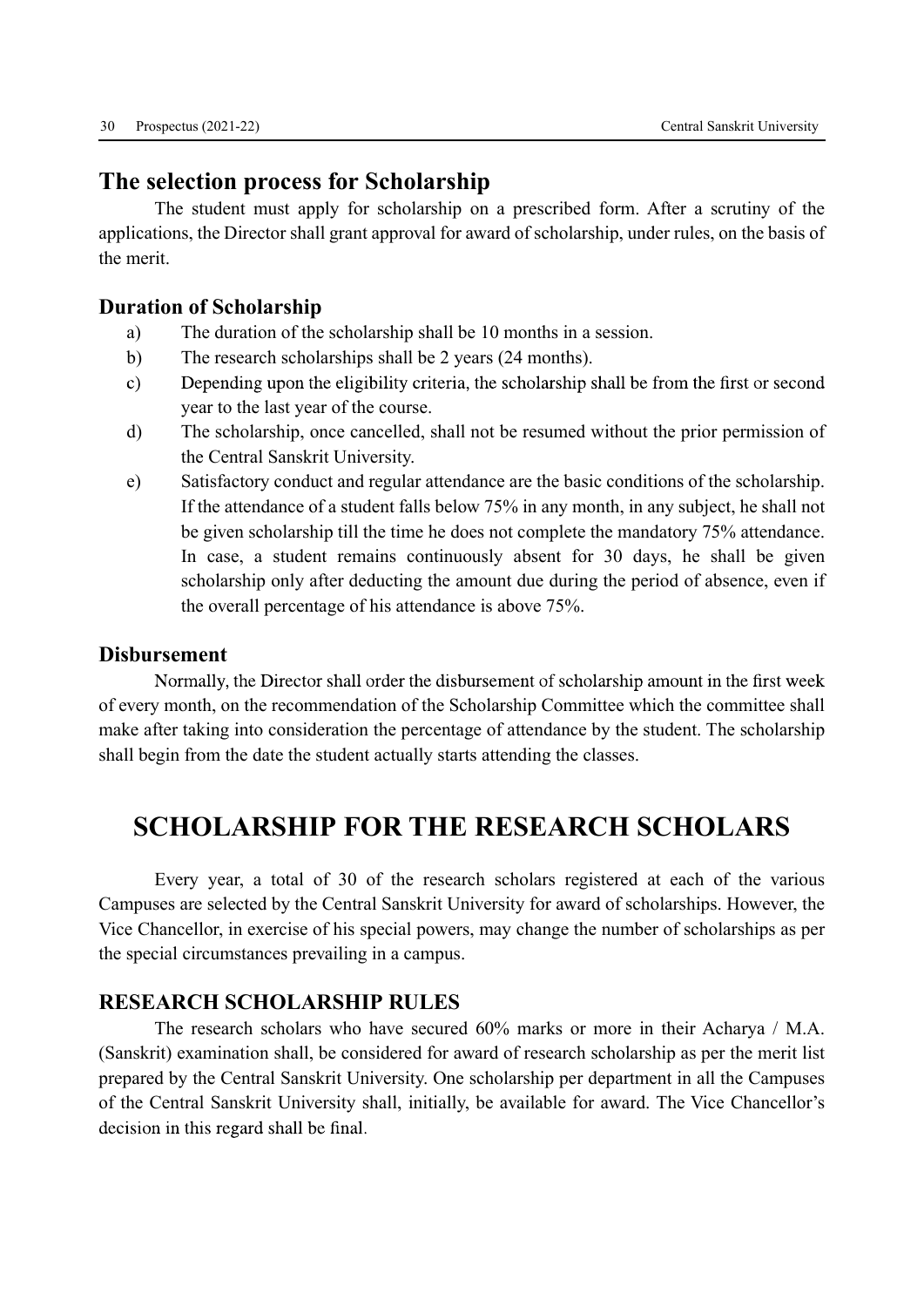### DURATION OF THE RESEARCH SCHOLARSHIP

 The duration of the research scholarship shall be for a period of 24 months, extendable by another 12 months at the recommendation of the Guide and the local Research Committee.

#### DISBURSEMENT OF THE RESEARCH SCHOLARSHIP

 At the recommendation of the Central Sanskrit University, the disbursement of the research scholarship shall commence within three months of the registration of the research scholar through the Campuses of the Central Sanskrit University. During the period of the scholarship, the students shall not accept salary or another scholarship from any other institution or organization. In case, the research scholar is found to be in receipt of any such scholarship from any other source, it shall constitute an act of indiscipline and shall lead to cancellation of his registration. The research scholar shall also have to return the total amount of scholarship received by him till date.

 The research scholar is expected to maintain the dignity of the Central Sanskrit University Campus. The discipline committee of the Campus may take disciplinary action, which may include cancellation of his scholarship, against any such research scholar who is found to be guilty of improper behaviour. Repetition of the offence may lead to cancellation of registration upon the recommendation of the Local Research Committee.

# 10. FACILITIES TO THE STUDENTS

## RAILWAY CONCESSION

 There is a provision for railway fare concession to all the students registered with the Central Sanskrit University, who are travelling from the Campus to home town and back. Those appearing in the final class shall be given fare concession up to home town only, and not back. The requisite forms are provided by the office upon application. The duly filled-in forms must be deposited in the office one week before the commencement of the journey. It should be noted that this concession is available only for the students who are below the age of 25 years. However, this condition and the conditions relating to holidays and hometown do not apply to research scholars who can travel as many times as needed and to any part of the country on concessional fare on the recommendations of the Head of the Department.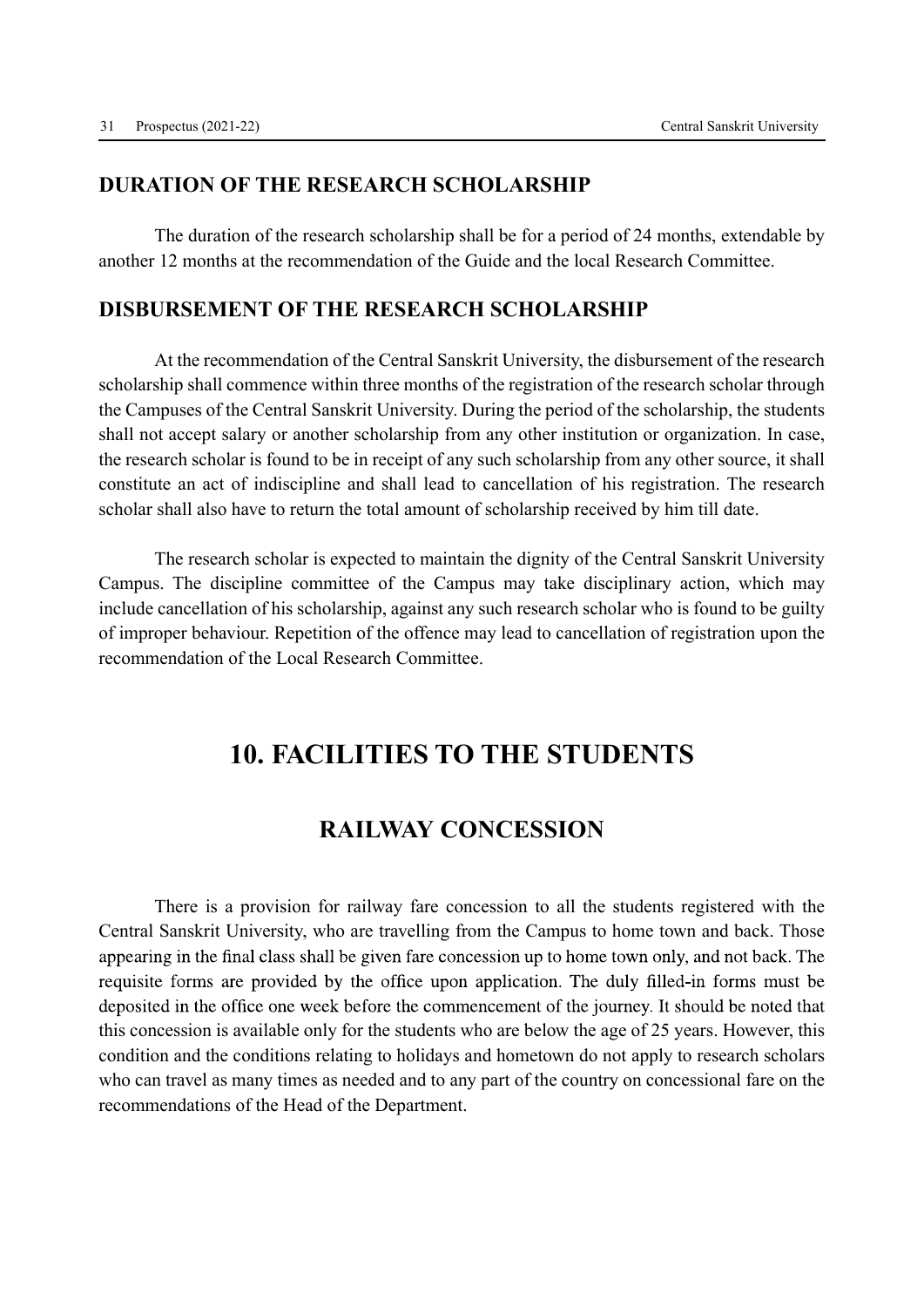## LIBRARY FACILITIES

 There are vast and well-stocked libraries in all the campuses of the Central Sanskrit University, housing rare and ancient Sanskrit books, in addition to books on modern subjects. These libraries also subscribe to periodicals and journals. The Campuses of the Central Sanskrit University will follow the prescribed library rules which will be displayed by respective Campuses in their libraries.

### LABORATORY FACILITIES

 All the campuses of the Central Sanskrit University are equipped with laboratories, which include computer laboratory, psychology laboratory, educational technology laboratory, Work experience laboratory and language teaching laboratory. The Campuses of the Central Sanskrit University will follow prescribed laboratory rules which will be displayed by respective Campuses in their laboratories.

### GYMNASIUM FACILITIES

 Gymnasium facilities are available at most of the Campuses of the Central Sanskrit University. These gymnasiums are equipped with modern exercise machines and gadgets, such as, dumb bells, weight plates, etc. The Campuses of the Central Sanskrit University will follow prescribed gymnasium rules which will be displayed by respective Campuses in their gymnasium.

# 11. HOSTEL

 The Boys & Girls hostel facilities are available in almost all the Campuses of the Central Sanskrit University. The Campuses of the Central Sanskrit University will follow prescribed hostels rules which will be displayed by respective Campuses in their hostels.

# 12. CAMPUS COMMITTEES

 For the smooth and well-organized conduct of annual activities in all the campuses of the Central Sanskrit University, the following committees should be constituted. However, some sub-committees may also be constituted, if required.

- 1. Admission Committee
- 2. Discipline Committee
- 3. Hostel Committee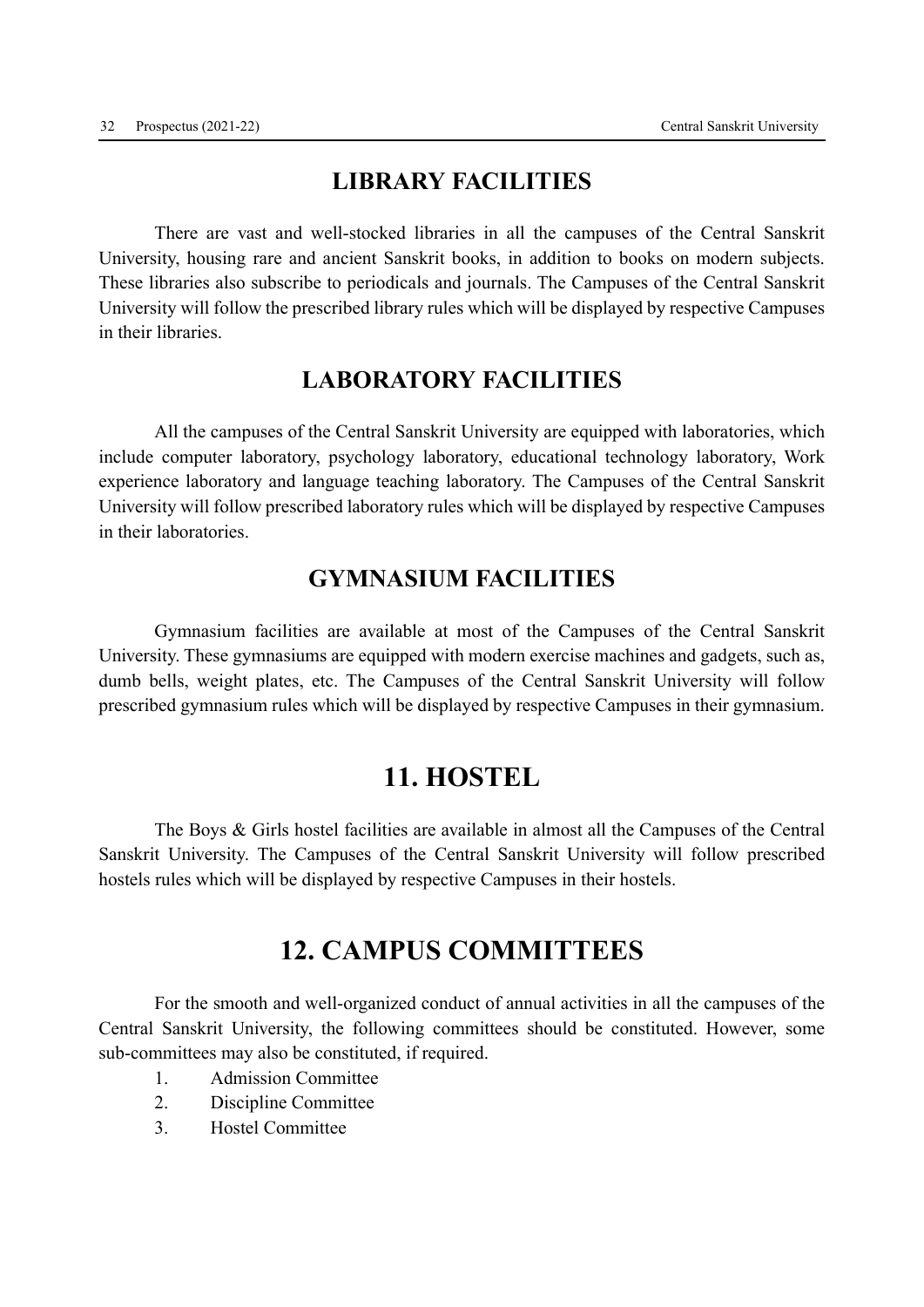- 4. Library Committee
- 5. Academic Committee
- 6. Cultural, Shastriya and Arts Committee
- 7. Scholarship Committee
- 8. Examination Committee
- 9. Magazine Publication Committee
- 10. Anti-ragging Committee
- 11. Teacher-parent Advisory Committee
- 12. Planning, Project and Development Committee
- 13. Purchase and Sales, Auction, Printing and Photography Committee
- Verification Committee (for books, store, furniture, fixtures, stationery etc.) 14.
- 15. Committee for the differently abled, minorities.
- 16. Human rights and Anti Sexual Harassment.
- 17. Personality Development, Employment and Placement Advisory Committee
- 18. RTI Cell
- 19. Local Research Committee
- 20. National Service Scheme Committee
- 21. Press, printing, advertisement, Information and Public Relations Committee
- 22. Transparency and Vigilance Committee
- 23. Student Welfare Fund Committee
- 24. Sports Committee
- 25. Students Counselling Centre
- 26. Placement Cell
- 27. Complaint Diterrence Committee
- 28. Guidance Cell
- 29. Digital Learning & Monitery Cell
- 30. SC & ST Cell
- 31. OBC Cell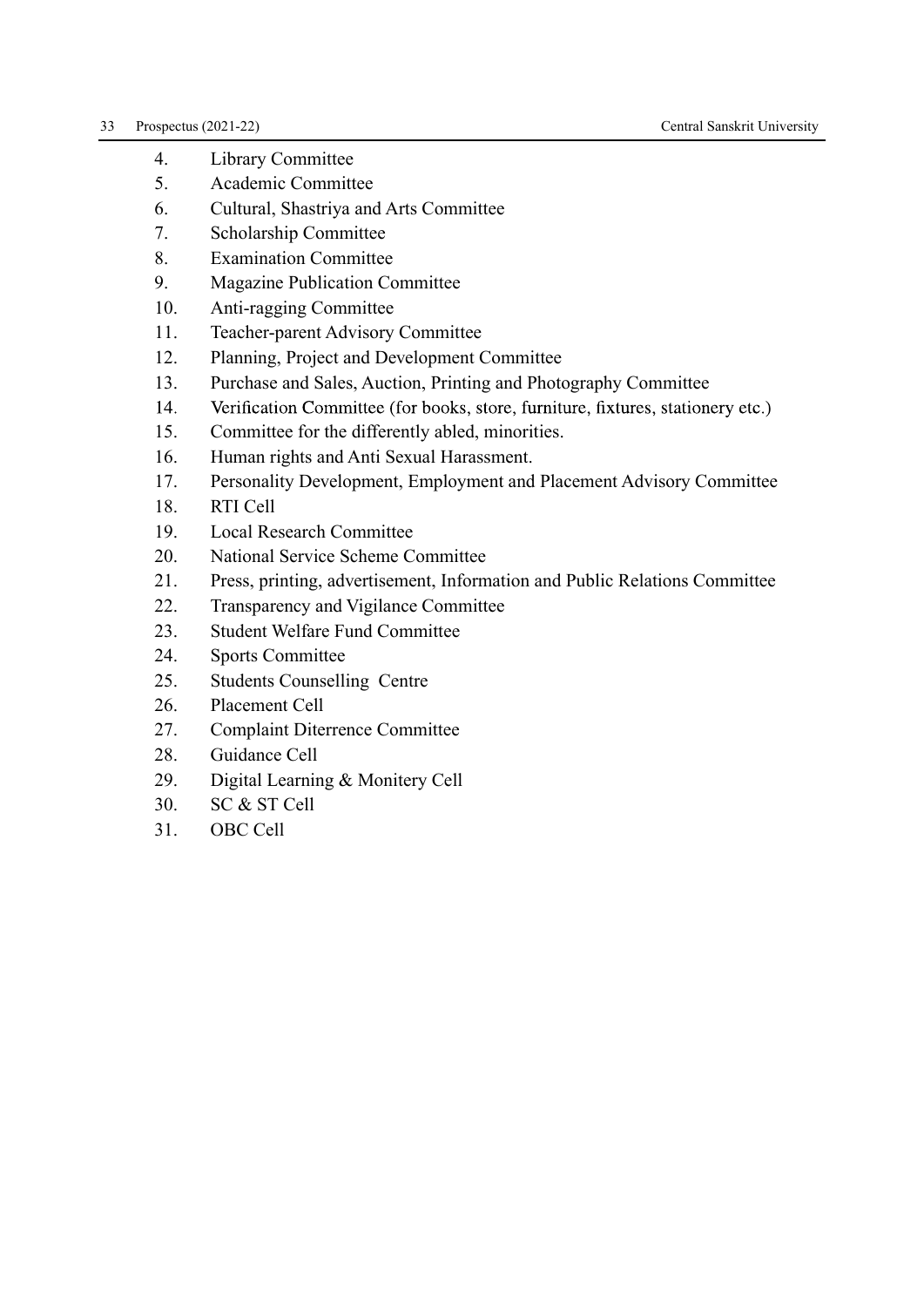# CAMPUSES OF CENTRAL SANSKRIT UNIVERSITY , DELHI

## 1. GANGANATH JHA CAMPUS, ALLAHABAD (U.P.)

#### PUBLICATIONS

v USHATI – Annual Magazine v JOURNAL OF GANGANATH JHA CAMPUS

#### SPECIAL FEATURES

- $\triangleright$  Acharya Mandan Mishra Memorial Lecture series
- $\triangleright$  Museum of Manuscripts
- $\triangleright$  Editing/translation/publication of rare Sanskrit Matrikas/books.
- $\triangleright$  Special activities : a) Manuscript Collection, b) Preservation listing, c) Scanning

### ADDRESS AND PHONE NUMBERS Central Sanskrit University GANGANATH JHA CAMPUS

Chandra Shekhar Azad Park, Allahabad - 211001 (U.P.)

Ph. No. 0532-2460957, Fax No.: 0532-2460956

e-mail : principal.alld@gmail.com website : www.gnjhacampusrsks.org

# 2. SHRI RANBIR CAMPUS, JAMMU (J&K)

====================================================================

### v Hostels

- $\triangleright$  Girls Hostel  $\triangleright$  Boys Hostel
- $\triangleright$  Mess (In both hostels, separately)
- Gymnasium v SHRI VAISHNAVI Annual Magazine
- SHIKSHA AMRITAM Annual Magazine of Department of Education
- \* Kashmir Shaiv Darshan Project \* Planetarium

### ADDRESS AND PHONE NUMBERS Central Sanskrit University SHRI RANBIR CAMPUS

Kot Bhalwal, Jammu – 181122 Jammu and Kashmir

Ph. No. 0191-2623533, 2623090

e-mail : ranbirjmu@gmail.com Website : www.rsksjmu.ac.in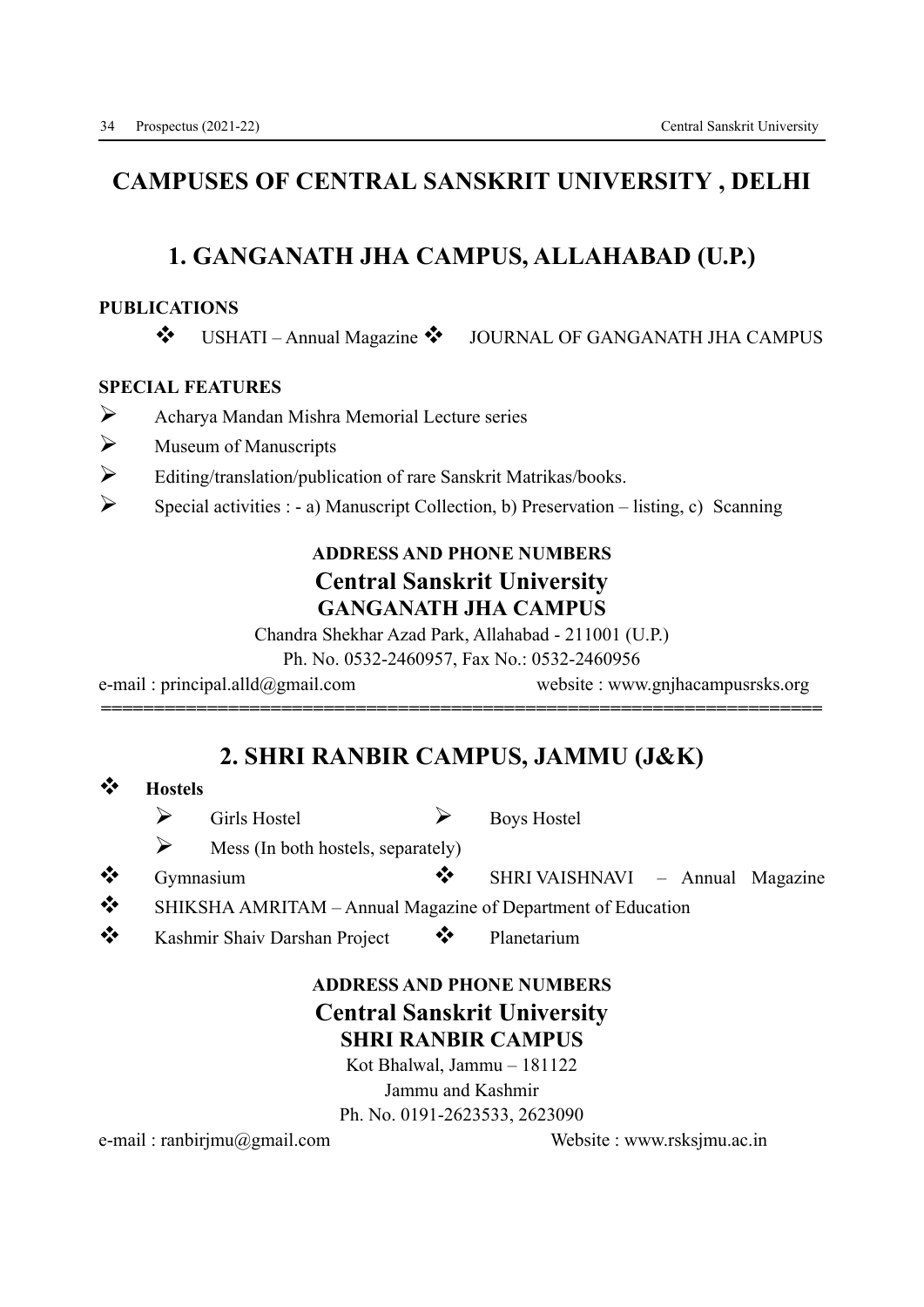# 3. SHRI SADASHIV CAMPUS, PURI (ODISHA)

### **☆** Hostels

- $\triangleright$  Girls Hostel  $\triangleright$  Boys Hostel
- $\triangleright$  Mess (In both hostels, separately)
- State Jyotisha Experimental Lab
- $\triangle$  PAURNAMASI Annual House Magazine
- v SADASHIVA SANDESH Quarterly News Magazine
- $\mathbf{\hat{\cdot}}$  PAURNAMASI Annual House Magazine
- \* Jagannatha Encyclopaedia Project

### ADDRESS AND PHONE NUMBERS Central Sanskrit University SHRI SADASHIV CAMPUS

Puri – 752001 Odisha

Ph. No. 06752-223439

====================================================================

email : principalpuri2009@gmail.com website : www.rskspuri.ac.in

# 4. GURUVAYUR CAMPUS, THRISSUR (KERALA)

- **◆ Hostels** 
	- $\triangleright$  Girls Hostel  $\triangleright$  Boys Hostel
	- $\triangleright$  Mess (In both hostels, separately)
- $\clubsuit$  Gymnasium in both Hostels  $\clubsuit$  GURUDEEPIKA Annual House Magazine
- \* NIBANDHAMALA Annual Research Journal
- \*\* Departmental Magazines of Departments of Vyakaran and Sahitya
- \* P. T. Kuriakkose Master International Lecture Series
- $\mathbf{\hat{\mathcal{P}}}$  Sale Section Library

### ADDRESS AND PHONE NUMBERS Central Sanskrit University GURUVAYUR CAMPUS

P.O. Purnatukkara, Trissur – 680051, Kerala

Ph. No.: 0487-2307208 Telefax: 0487-2307608

e-mail : rss.guruvayoor@gmail.com website : www.sanskritguruvayoor.org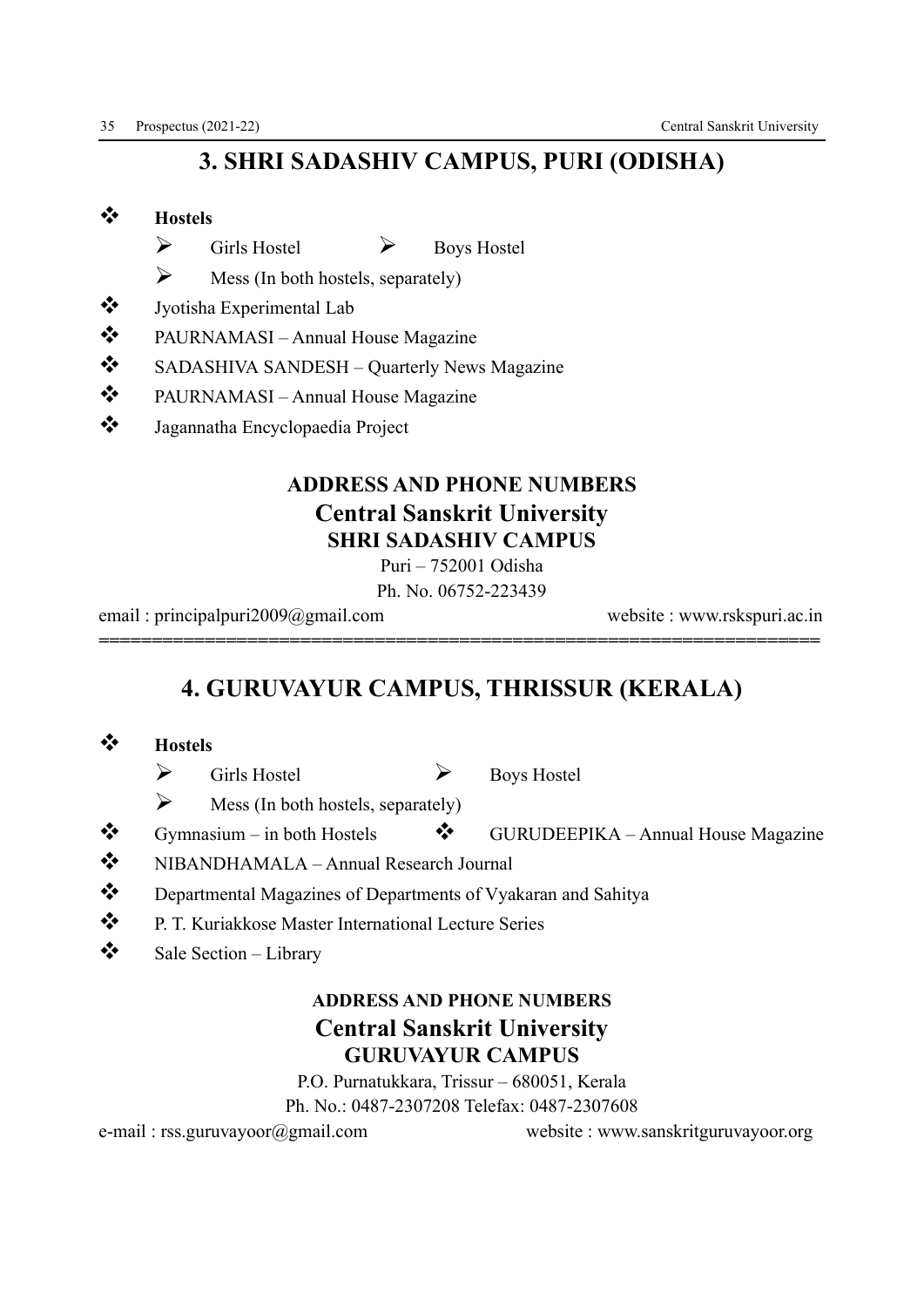# 5. JAIPUR CAMPUS, JAIPUR (RAJASTHAN)

| ❖             | <b>Hostels</b> |                                                              |                |                                 |                                             |  |
|---------------|----------------|--------------------------------------------------------------|----------------|---------------------------------|---------------------------------------------|--|
|               | ➤              | Girls Hostel                                                 |                |                                 | <b>Boys Hostel</b>                          |  |
|               | ➤              | Mess (In both hostels, separately)                           |                | ➤                               | Tennis and Badminton Court                  |  |
| $\frac{1}{2}$ |                | Gymnasium                                                    | ❖              |                                 | Yoga Camp                                   |  |
| $\frac{1}{2}$ | Jyotish lab    |                                                              | ❖              | JAYANTI – Annual House Magazine |                                             |  |
| $\bullet$     |                | SHIKSHA SANDESH - Annual Magazine of Department of Education |                |                                 |                                             |  |
| $\frac{1}{2}$ |                | Prakrit Study and Research Centre                            | $\ddot{\cdot}$ |                                 | <b>National Service Scheme</b>              |  |
| $\frac{1}{2}$ |                | Vastu and Jyotish Deploma                                    | ❖              |                                 | Cource on introduction of Jyotish and Vastu |  |
|               |                |                                                              |                |                                 |                                             |  |

## ADDRESS AND PHONE NUMBERS Central Sanskrit University JAIPUR CAMPUS

Triveni Nagar, Gopalpura Byepass, Jaipur – 302018, Rajasthan Ph. No. 0141-2761115 (Off.) 0141-2761236 (Director) 0141-2760686 e-mail : principaljp.in@gmail.com website: www.rsksjaipur.ac.in

### ==================================================================== 6. LUCKNOW CAMPUS, LUCKNOW (U.P.)

### v Hostels

- $\triangleright$  Girls Hostel  $\triangleright$  Boys Hostel
- $\triangleright$  Mess (In both hostels, separately)
- $\mathbf{\hat{z}}$  Gymnasium
- $\bullet$  Gomati Annual Magazine  $\bullet$  Gyanayani Quarterly
- $\clubsuit$  Sahitya Samakhya-Annual  $\clubsuit$  Bhaskarodaya Annual
- 
- ❖ Pali Study and Research Centre ❖
- 
- 
- $\bullet$  Shri Jagannatha Panchangam  $\bullet$  Pali-Prakrit-Anusheelanam Half Yearly
	- Certificate Course for Introduction of Jyotisha
- $\mathbf{v}^*$ 6 Months Certificate Course - For Pali, Prakrit and Tibetan

# ADDRESS AND PHONE NUMBERS Central Sanskrit University LUCKNOW CAMPUS

Vishal Khand-4, Gomati Nagar, Lucknow- 226010 (U.P.) Ph. No. 0522-2393748, 0522-2304724 Fax No. 0522-2302993 email : rskslucknow@yahoo.com website : rskslucknowcampus.org

- 
- 
-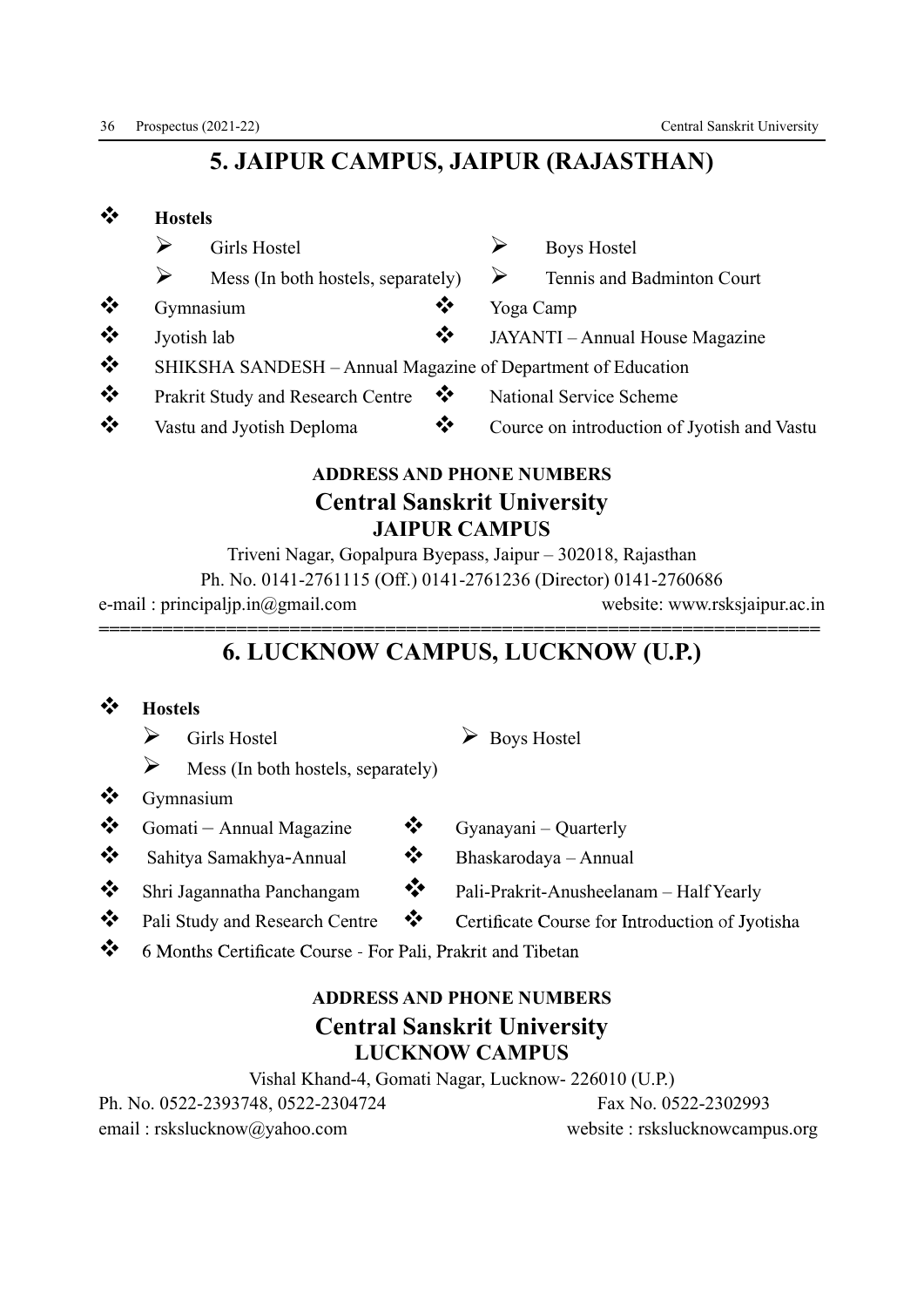### 7. RAJEEV GANDHI CAMPUS, SRINGERI (KARNATAKA)

| $\frac{1}{2}$                         | <b>Hostels</b>                                           |                                                                                       |
|---------------------------------------|----------------------------------------------------------|---------------------------------------------------------------------------------------|
|                                       | ➢<br>Sharada Girls Hostel                                | Rishyashringa Boys Hostel                                                             |
| $\ddot{\bullet}$                      |                                                          | Arrangement for Sharada Prasad – with the grace of Mahaswami Shri Bharati Teertha ji. |
| $\bullet$                             | Vajrini Gymnasium                                        | SHARADA – Annual House Magazine                                                       |
| $\bullet^{\bullet}_{\bullet} \bullet$ | Vakyartha Council                                        | Vagvardhini Parishad                                                                  |
| $\bullet^{\bullet}_{\bullet} \bullet$ | Shri Sharada Special Lecture Series $\bullet$            | Council of Competition                                                                |
| $\bullet^{\bullet}_{\bullet} \bullet$ | Shri Rajeev Gandhi International Memorial Lecture series |                                                                                       |
| $\frac{1}{2}$                         | Shri Shri Bharati Teerth Mahaswami Shastrartha Sabha     |                                                                                       |
|                                       |                                                          | <b>ADDRESS AND PHONE NUMBERS</b>                                                      |
|                                       |                                                          |                                                                                       |
|                                       |                                                          | <b>Central Sanskrit University</b><br><b>SHRI RAJEEV GANDHI CAMPUS</b>                |
|                                       |                                                          | Menase, Shringeri- 577139                                                             |
|                                       |                                                          |                                                                                       |
|                                       |                                                          | Chikmanglur (Karnataka)                                                               |
|                                       | Ph. No. 08265-250258                                     | Fax: 08265-251763 (R.) 08265-251616                                                   |
|                                       | e-mail: principal rgc@hotmail.com                        | website: www.singericampus.ac.in                                                      |
|                                       |                                                          |                                                                                       |

# 8. VEDAVYASA CAMPUS, BALAHAR (H.P.)

| ❖                | <b>Hostels</b>                | $\triangleright$ Girls Hostel $\triangleright$ Boys Hostel $\triangleright$ |              |                 | Mess                                                                              |
|------------------|-------------------------------|-----------------------------------------------------------------------------|--------------|-----------------|-----------------------------------------------------------------------------------|
| $\ddot{\bullet}$ | Campus Bus for Transportation |                                                                             | $\mathbf{v}$ |                 | N.S.S. (National Service Scheme)                                                  |
| $\frac{1}{2}$    |                               |                                                                             |              |                 | VED VIPASHA – Annual House Magazine $\bullet \bullet$ VYAS VANI – Annual Magazine |
| $\cdot$          |                               | PRACHI PRAGYA - On-line Sanskrit Magazine                                   |              |                 |                                                                                   |
| ❖                | <b>Women Study Centre</b>     |                                                                             | ❖            | Jyotish Project |                                                                                   |

v Various Parishads/Clubs- Vagvardhini Parishad, Different Shastraic Parishads, Students Counseling Centre, Environmental Club, Media Club, Health Club, Kalaranjani

### ADDRESS AND PHONE NUMBERS Central Sanskrit University SHRI VED VYAS CAMPUS, GARLI

Balahar, Kangra - 177108 Himachal Pradesh Telefax: 01970-245409

e-mail: principal.garli@gmail.com website : rsksbalahar.ac.in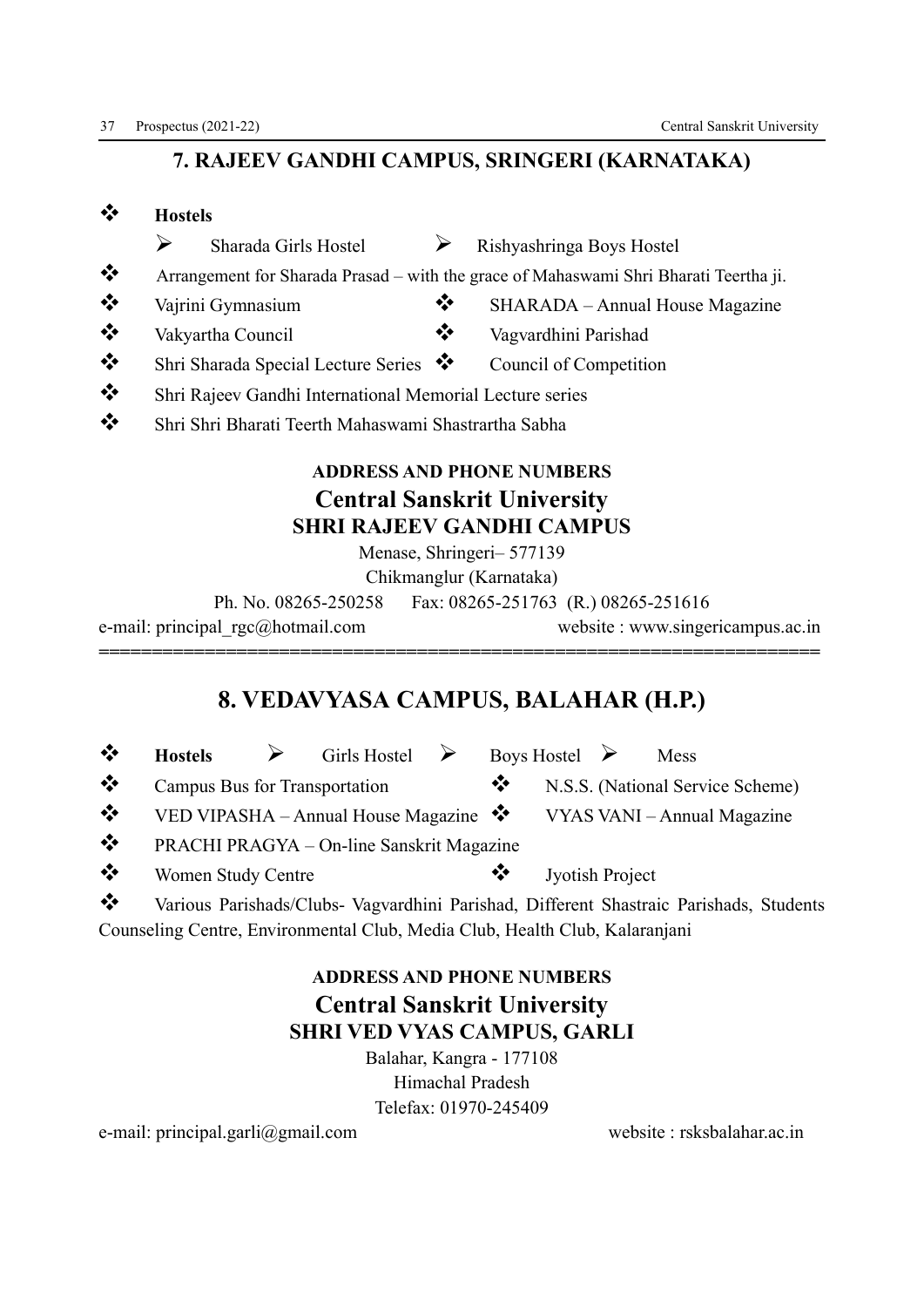# 9. BHOPAL CAMPUS, BHOPAL (M.P.)

- v Hostels
	- Ø Dakshi Girls Hostel Ø Kavibhaskar Boys Hostel Ø Mess
- Auditorium Bhavabhuti Auditorium  $\bullet$  Open Air Theatre– Bharat Rang Mandap
- ◆ Hariwasam- Staff Ouarters → Sudama Guest House
- 
- v Gymnasium v RASHTRI Annual House Magazine
- ◆ SHASTRA MIMANSA Research Journal ◆ BHOJARAJA PANCHANGAM
- $\bullet\bullet\quad$  Vyakaranamimansa-Magazine of Vyakarana  $\bullet\bullet\bullet\$  Sahityamimansa Magazine of Sahitya
- $\bullet \bullet$  Jyotishamimansa Magazine of Jyotish  $\bullet \bullet$  Mimansika Magazine of Modern.
- v Saikshikaprabandhanasya Mimansa-Magazine of Saikshika
- 
- 
- \* Language / Dialect Dictionary from Bundeli to Sanskrit.

# ADDRESS AND PHONE NUMBERS Central Sanskrit University BHOPAL CAMPUS

Sanskrit Marg, Baghsewaniya, Bhopal - 462043 Madhya Pradesh

Ph. No. 0755-2418043 Fax: 0755-2418003

e-mail: rsks bhopal@yahoo.com website : rsksbhopal.ac.in

### ==================================================================== 10. K. J. SOMAIYYA CAMPUS, MUMBAI (MAHARASHTRA)

- $\bullet$  Hostels > Separate hostel for Boys and Girls are available. > Mess
- Gym and playground facilities are available at Somaiya Vidyavihar for Vidyapeetha Students.
- Vidyarashmi -Annual Research Journal V Vidyashri -Annual Magazine.
- \* VagVai Brahma-Magazine of Vyakaran \* Kavyalatika-Magazine of Sahitya
- Shiksharashmi -Magazine of Education • Jyotishrashmi -Magazine of Jyotish
- Vaibhashiki-Magazine of Modern Subjects

# ADDRESS AND PHONE NUMBERS Central Sanskrit University K.J. SOMAIYA CAMPUS

SURUCHI BUILDING, 1ST FLOOR,

VIDYAVIHAR (E), MUMBAI - 400 007 (MAHARASHTRA)

Ph. No. 022-21025482/52

e-mail : rsksmumbai@yahoo.com website : www.rsksmumbai.in

- 
- 
- 
- 
- 
- \* Jainadarshana Mimansa -Magazine of Jaindarshan.
- \* Natyashastra Kendra (Dramatics Centre) \* Sanskrit Teaching Research Survey Project.